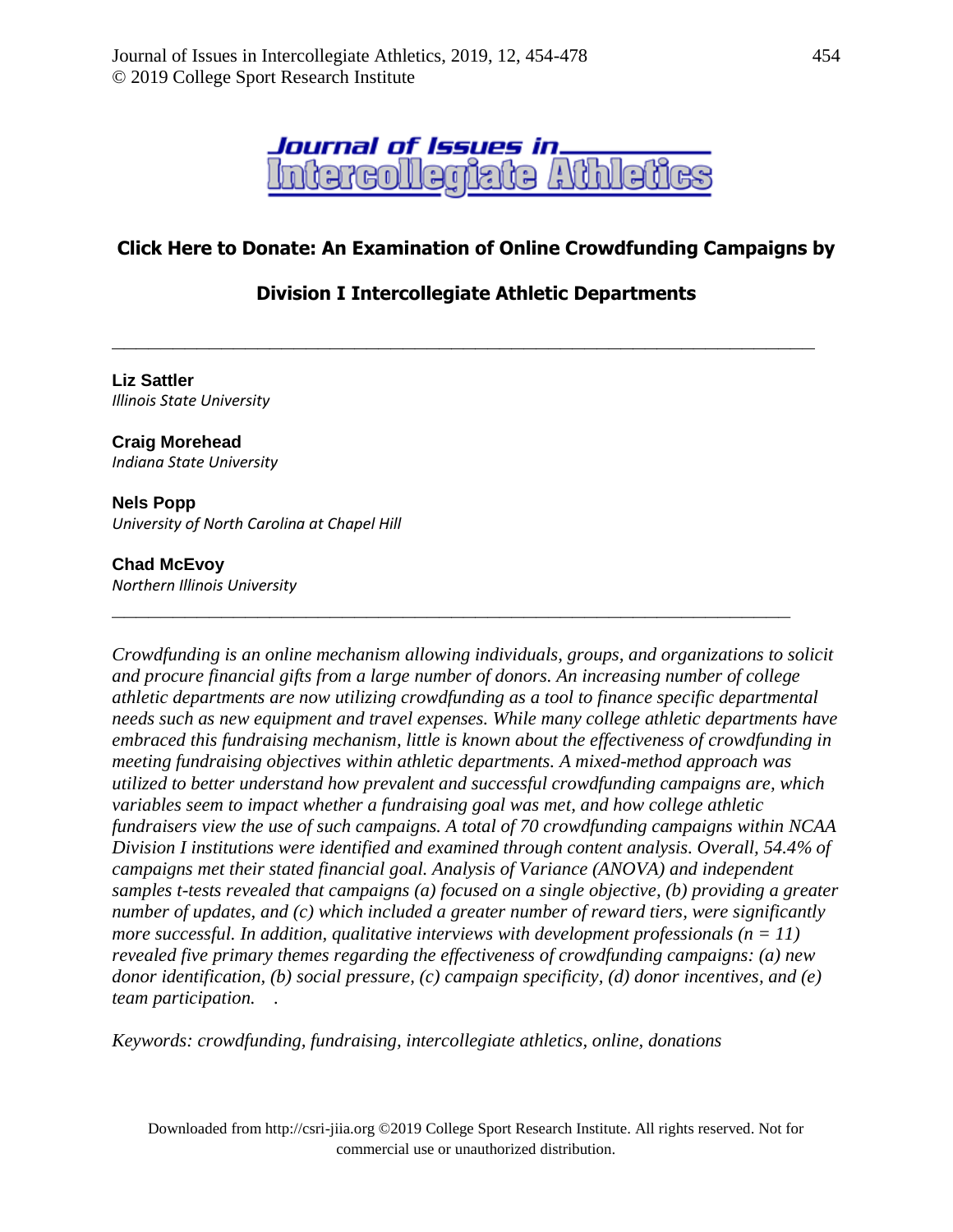nline crowdfunding is a form of fundraising allowing individuals or organizations nline crowdfunding is a form of fundraising allowing individuals or organization<br>to fund projects online by generating a wide variety of donation amounts from a large pool of individual donors (Morales, 2017). It is estimated that in 2015 alone, online crowdfunding platforms accounted for nearly \$35 billion in global contributions (Massolution, 2015). A recent industry report revealed a 30.89% growth rate for 2018 (BusinessWire, 2018) while the World Bank predicts that by 2025, total contributions will reach \$93 billion (Dholakiya, 2017). More specifically, studies indicate that crowdfunding is changing the way in which Americans donate to causes, with one-in-five Americans having contributed to at least one online campaign (Smith, 2016). Additionally, millennials prefer crowdfunding over traditional methods of giving (Bourque, 2016). This evidence suggests that crowdfunding is not merely a fad, but rather a sustainable fundraising technique in the modern era.

From high schools, to youth sports programs, to city parks and recreation departments, a growing number of organizations across the sport industry are now using some form of online crowdfunding (Attwood, 2014). Platforms like RallyMe have served as an online fundraising base for individual athletes, high school athletic programs, and even national governing bodies since 2012. Today, sites like SportFunder, MakeAChamp, and FanAngel serve a similar role in providing a fundraising platform for athletes of all ages. University athletic departments have also turned to online platforms to promote both annual fund and capital campaigns (Morales, 2017). This non-traditional mechanism for fundraising affords athletics administrators the opportunity to reach a wider audience of potential donors through their various social platforms. It also serves as a supplementary line of revenue for athletic departments beyond their existing annual fund.

American universities have moved towards a crowdfunding model to help reach their fundraising goals (Douglas-Gabriel, 2016; Gearhart, Smith, & Miller, 2018) as it provides a unique outlet to reach alumni and donors spread throughout the country and abroad. That, coupled with an effective e-mail and social media campaign, can result in great success in just a short window of time (Attwood, 2014). With the widespread success of these campaigns in recent years, it should not be surprising that university athletic departments are now entering into the crowdfunding game. The emergence of university-based campaigns linked to athletics can likely be attributed to a 2015 rules clarification by the National Collegiate Athletic Association (NCAA). The clarification stipulated member schools can use online crowdfunding platforms, in addition to traditional fundraising methods, as long as the funds raised are used for "actual and necessary" expenses related to competition, and individual athletes do not receive funds directly (Morales, 2017). During the same timeframe, the National Association of Collegiate Directors of America (NACDA) hosted a webinar entitled *Embracing the Moment: Crowdfunding in College Athletics,* in which they called on practitioners to "leverage unique fundraising opportunities to engage donors and alumni" (NACDA, 2014, pg. 1). Since then, an increasing number of intercollegiate departments have launched their own crowdfunding campaigns to subsidize various aspects of athletics budgets. Although the webinar and rules clarification cannot necessarily be identified as catalysts for the increased use of crowdfunding within intercollegiate athletic departments, the 2014-15 timeframe does appear to be the point of departure from which crowdfunding campaigns were first established as viable alternatives to more traditional fundraising methods.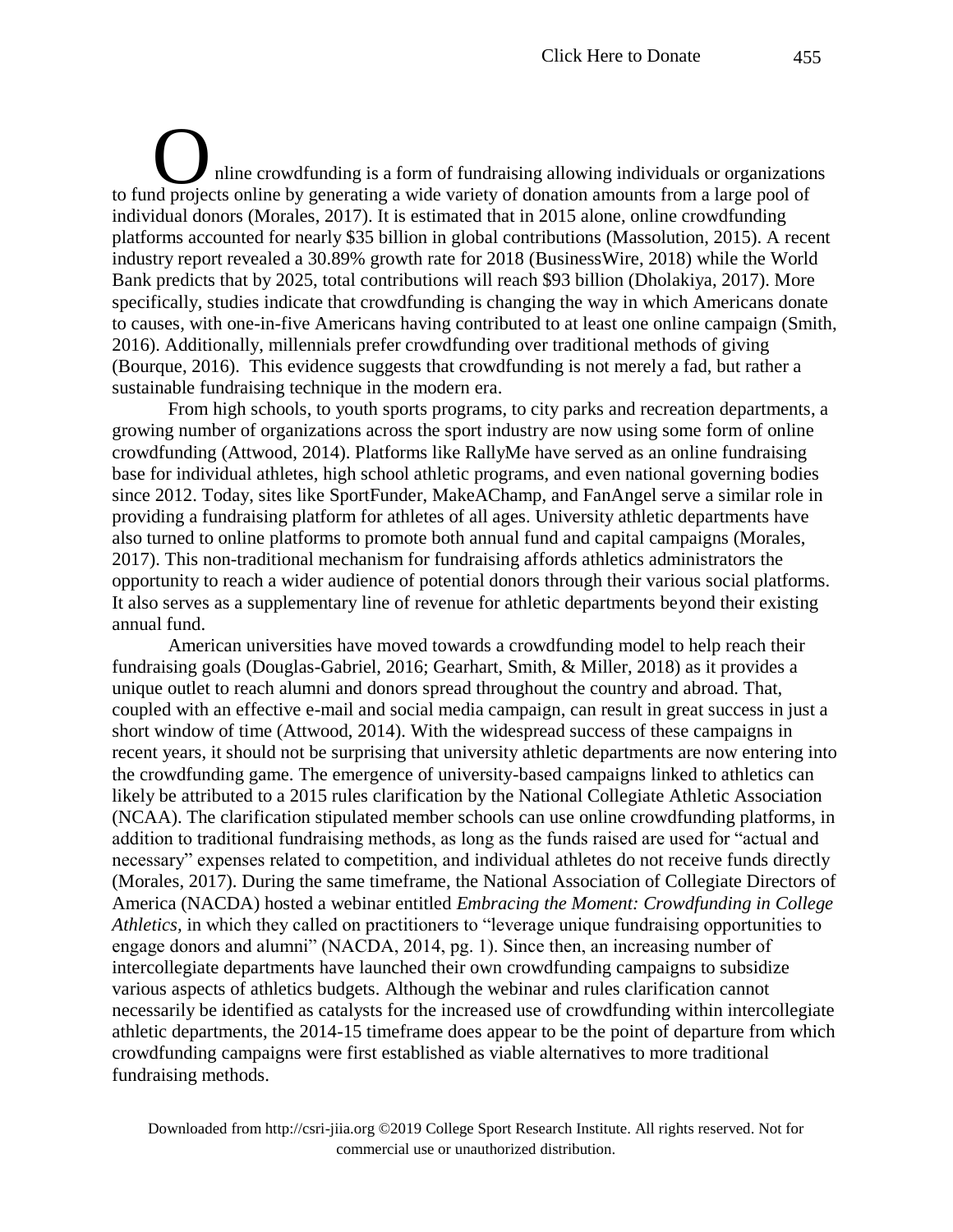As the cost of sustaining a university-based athletics program has continued to rise in recent decades, intercollegiate athletic departments have maintained a heavy reliance on cash contributions as a source for generated revenues (Fulks, 2017). In his 2016 Division I Intercollegiate Athletics Programs Report on Revenues and Expenses, Fulks (2017) identified 'cash contributions from alumni and others' as the top generated revenue item for both Division I Football Bowl Subdivision (FBS) and Football Championship Subdivision (FCS) programs, ahead of ticket sales and broadcast rights fees, respectively. In Fulks' 2014 report, cash contributions ranked third for FBS programs, and second for FCS programs, so the 2016 findings suggest a shift in generated revenue sources with a more prominent reliance on cash contributions. Additionally, a report by the Council for Aid to Education found major athletic departments raised more than \$1 billion in 2015, with some athletic departments doubling their athletics donations overall (not limited to online giving) from the prior year (Wolverton & Kambhampati, 2016). Therefore, although allocated revenues remain the primary source of revenues for all but autonomy institutions (Fulks, 2017), these reports suggest an increasing reliance on cash contributions in all levels of NCAA Division I athletics.

Since the Tax Cuts and Jobs Act took effect on January 1, 2018, its immediate impact on college athletic donations has been mixed (Batt, Marks, McFarlane, & Weiberg, n.d.). Previously, donors could count up to 80% of their charitable contribution tied to ticket purchases as a deduction on their taxes, and because of the loop hole, most major athletic departments tied giving to the ability to purchase football and basketball tickets (Smith, 2018). The new bill eliminates that deduction altogether. Therefore, development offices across the country have restructured their giving programs in an effort to offset potential losses. For example, some athletics departments encouraged donors to 'lock-in' their donations for the 2018 year prior to the tax cut taking effect, therefore mitigating the legislation's impact in the first year (Novy, Williams, & Lorin, 2017; Bachman & Saunders, 2018). In other cases, schools have encouraged donors to shift contributions to philanthropic initiatives that are still eligible for charitable deductions because they do not include a tangible benefit (Bozick, 2018). Historically, favorable tax implications have been important considerations when assessing athletic donor motivation (Ko, Rhee, Walker, & Lee, 2014; Park, Ko, Kim, & Sagas, 2016; Staurowsky, Parkhouse, & Sachs, 1996). Therefore, given the recent changes in American tax law, a renewed investigation into the importance of tangible tax benefits is warranted.

As athletics budgets continue to balloon, and reliance on external funding increases, it is worth investigating the increasingly popular fundraising tool of crowdfunding as an alternative to financing athletics budgets. Although researchers have recently identified general best practices in FBS donor relations (Wanless, Pierce, Martinez, Lawrence-Benedict, & Kopka, 2017), littleto-no research exists to guide athletic administrators in designing effective online crowdfunding campaigns, despite the fact programs across the country are actively using them to raise funds to support their athletics teams (Morales, 2017). As a result, the primary purpose of this study was to analyze crowdfunding campaigns across Division I intercollegiate athletic departments in order to identify both structural commonalities and determinants for campaign success. A secondary purpose of the study was to explore the process of developing and implementing campaigns through the eyes of development practitioners with this experience. This exploratory, mixed methods study will establish a foundation of knowledge for college athletics administrators as they work to both develop and manage online crowdfunding campaigns in the future.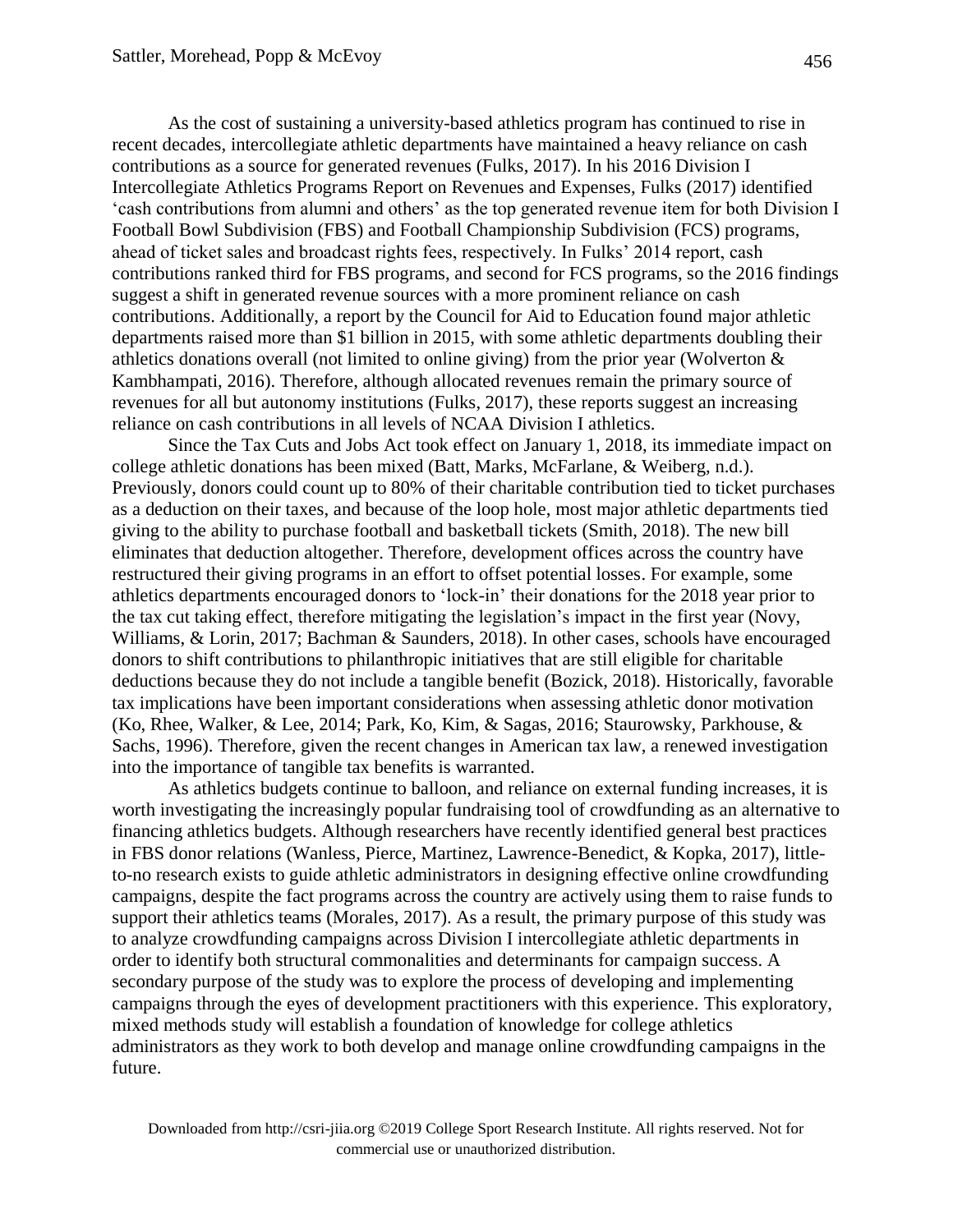## **Review of Literature**

#### *Intercollegiate Athletic Donations*

It is evident, through decades of scholarship, that intercollegiate athletics plays an important role in institutional giving across American Universities. In their meta-analysis of intercollegiate athletics and institutional fundraising, Martinez, Stinson, Kang, and Jubenville (2010) found intercollegiate athletics does have a positive effect on overall giving, with giving relationships related to gift target, alumni status of the donor, level of NCAA membership, and inclusion of a football team. Donor motivation refers to the underlying factors that propel an individual to give (Ko, et al., 2014). A number of scholars have examined specific donor motivations across traditional fundraising campaigns in college athletics (Bass, Achen, & Gordon, 2015; Gladden, Mahony, & Apostolopoulou, 2005; Hardin, Piercy, Bemiller, & Koo, 2010; Ko, Rhee, Walker, and Lee, 2014; Popp, Barrett, & Weight, 2016; Shapiro, Giannoulakis, Drayer, & Wang, 2010; Shapiro & Ridinger, 2011; Staurowsky, 1996; Stinson and Howard, 2010; Tsiotsou, 2006; Wells, Southall, Stotlar, & Mundfrom, 2005); however, discrepancy remains as to whether individuals are driven primarily by transactional or altruistic motivators (Popp et al., 2016).

While some studies have shown donors are motivated primarily by the ticket-related benefits (Mahoney et al., 2003; Wells, et al., 2005), or tax-deduction incentives (Park, et al., 2016), others have found donors are driven primarily by their desire to improve the quality of athletics and the opportunity to help student-athletes (Gladden et al., 2005). In their analysis of open-ended responses of donors across three college athletic programs, Gladden et al., (2005) found 61.8% of donors cited 'support and improve the athletic program' as a motivator for giving, with 49.8% identifying 'ticket-oriented' benefits. Stinson and Howard (2010) suggest both transactional and altruistic motivations may be present for intercollegiate athletics donors, with altruistic motivations developing later on in the giving life-cycle. Other studies suggest that demographic distinctions, such as age, income, and education are key determinants of giving behavior (Tsiotsou, 2004; Shapiro & Ridinger, 2011; Staurowsky, 1996; Tsiotsou, 2006). For instance, differences in donor motivation have been found based on level of giving. In their analysis of low and high-contribution donors, Park, et al. (2016) found low-contribution donors were motivated by tangible benefits, while high-contribution donors were motivated by socialization. It is important to note, however, that motivational factors have yet to be linked to donation amount (Mahoney, Gladden, and Funk, 2003).

In an effort to better understand the conceptual framework of donor motivation within college athletics, Ko et al., (2014) winnowed prior motivations identified from existent literature into eight primary factors. These eight factors were then examined in relationship to Alderfer's (1969) Existence, Relatedness, and Growth Theory of motivation, and through structural equation modeling, the researchers confirmed donor motivations appear to have strong relationship to all three constructs of ERG Theory, suggesting multiple salient donor motives. Thus, as the authors of the study conclude, "It is of interest to ascertain what factors influence financial donations and determine whether these factors resonate more desirably among donor groups" (Ko et al., 2014, p. 540). Such an assertion suggests exploratory research is needed examining a variety of factors related to donor behavior, including marketing communications and solicitation tools utilized by development staff.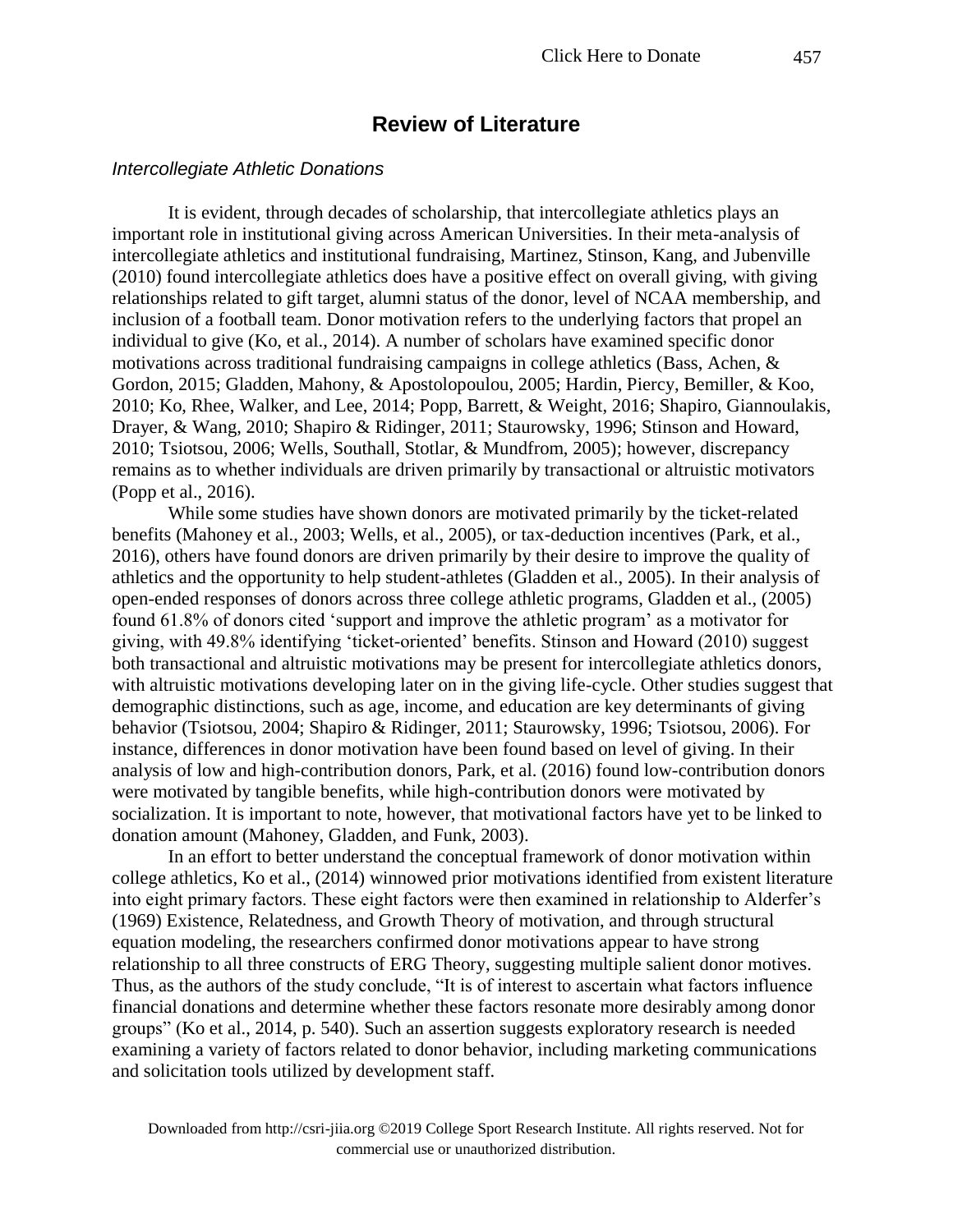In addition to considering literature regarding donor motivations, it is also useful to consider predictors of future giving behavior, particularly as administrators look to identify prospective donors. Donor intention is simply a mental state representing a commitment to donate in the future. While many prior studies have examined current donor behavior, Brunette, Vo, and Watanabe (2017) investigated current university students' intentions to donate to their alma mater at a later date. Given that crowdfunding donors tend to be younger (Smith, 2016), the findings of Brunette et al. are of particular interest to the present study as affiliation to student groups and attendance at athletic events are directly related to the donation intention of current students. Additionally, place identity and attachment, as well as knowledge of how to make future donations were influential to donation intention. The findings also suggest students affiliating with student groups have higher donor intention. A more recent study (Cho, Lemon, Levenshus, & Childers, 2018) similarly found college students who were highly involved in clubs had higher rates of donor intention. These results helped inform the line of questioning used during interview sessions in Phase II of the current study.

For college athletic departments, annual fund campaigns typically include reward tiers linked to tangible items like tickets or parking. It is important to note online crowdfunding campaigns focused on capital projects (e.g. facility construction, equipment, or uniforms) are likely to provide rewards tiers focused on low-cost giveaway items (e.g. t-shirts, other memorabilia items) or name recognition, if rewards are offered at all. This is an important distinction, as the transactional rewards in a crowdfunding campaign are often not a primary marketing tool, whereas access to premium seating and parking tend to be the focus of more traditional fundraising campaigns.

A recent Pew study (Smith, 2016) found 84% of crowdfunding donors were motivated by the sense of connection to the projects they support, and donors were far more likely to donate to 'help a person in need' or 'for a school' than they were to fund a business, or a new product or invention (Smith, 2016). This finding suggests crowdfunding donors may be more inclined to be driven by altruistic motivators, as opposed to transactional motivators – a finding that could indicate a key opportunity for athletic departments.

### *Determinants for Crowdfunding Success*

Crowdfunding has been defined by experts as "an open call, essentially through the Internet, for the provision of financial resources either in the form of donation or in exchange for some form of reward in order to support initiatives for specific purposes" (Schweinbacher & Larralde, 2010, pg. 4). Crowdfunding campaigns are segmented based on the purpose and/or cause related to the campaign. Four major categories of campaigns have been identified: (a) donation, (b) rewards, (c) debt, and (d) equity (Zeoli, 2014). While it is important to distinguish between all four categories of crowdfunding campaign types, it should be noted intercollegiate athletics campaigns tend to be either donation-based or rewards-based. Donation-based campaigns rely on donors who give money simply for the good of the cause, with no expectation of something in return. An example would be a campaign driven by the American Red Cross to raise funds in the wake of a national disaster. Rewards-based crowdfunding is more transactional, with contributors expecting to receive some type of 'reward' in exchange for their donation. This type of crowdfunding tends to be very popular by offering donors an added incentive to donate. An example of a rewards-based campaign would be a campaign driven by an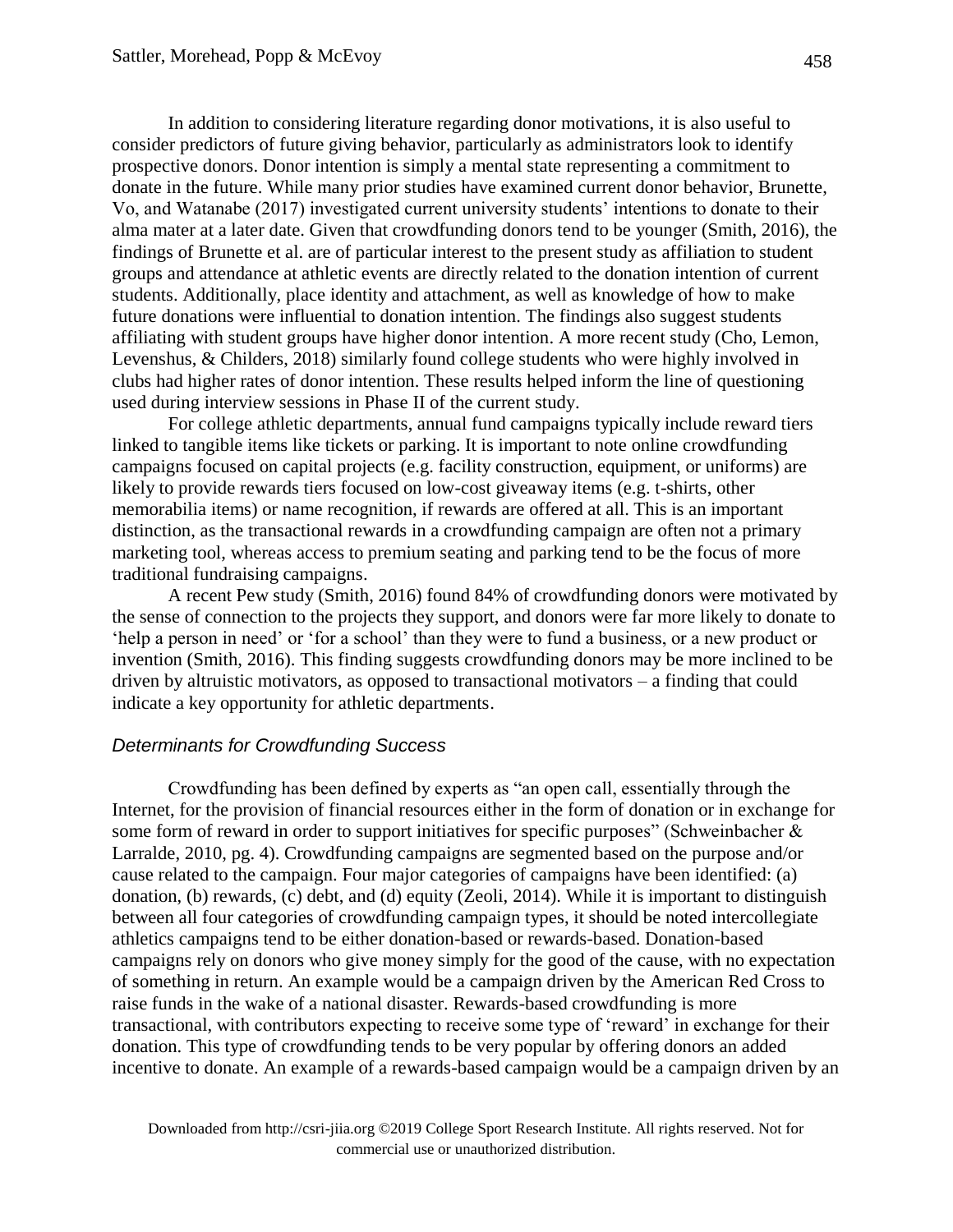athletic department that provides donors an autographed jersey as a reward if they donate at least \$500.

Today, a vast number of crowdfunding platforms are available to individuals or businesses looking to raise funds. Funders have the option of using traditional crowdfunding sites like Kickstarter to host their campaign, or opting for more control with a white label crowdfunding platform that gives them the flexibility to host the campaign on their own website. When it comes to traditional crowdfunding platforms, all-or-nothing (or fixed) funding sites like Kickstarter require funders to reach their goal, otherwise donations are returned to backers of the campaign. Indiegogo offers funders the option of having a fixed or flexible campaign, where flexible campaigns will get funds regardless of meeting the campaign goal. Most traditional crowdfunding platforms are fee-based, meaning a percentage of funds raised are charged back to the platform as a fee for utilizing the site. Kickstarter charges 5%, on top of a processing payment per transaction (Kickstarter, 2019), while Indiegogo charges a 3% processing fee and an additional 30 cents per transaction (Indiegogo, 2019). Some sites are advertisement-based, meaning they supplement costs by running advertising, making it possible for them to operate a zero-fee model (Causes, 2019).

While utilizing a traditional crowdfunding website as a host site is one popular option for crowdfunding, a more recent trend is white label crowdfunding, or platforms that allow companies to purchase a subscription to their services, provide training to staff, and allow the organization to host the campaign on their own website. White label crowdfunding platforms allow the host to maintain control over their campaign(s), gain access to and manage data, while still having technical support from the platform. These types of platforms tend to be subscription-based, rather than fee-based, meaning a company would need to pay an annual subscription fee, or a one-time license fee to access the platform. For example, the University of Buffalo Athletic department has hosted dozens of crowdfunding campaigns on their website through a platform called ScaleFunder. The platform allows University administrators to set a campaign goal, as well as establish reward tiers for giving. Hosts have the option to incorporate video or photos, a narrative about the campaign, and campaign updates. Once the campaign is launched, "backers" have the ability to share the campaign via social media links and comment on a donor wall, both imbedded in the page. Due to the flexible nature of white label crowdfunding platforms, it appears more and more universities are moving towards white label crowdfunding. While dozens of these sites are geared towards universities, ScaleFunder and USEED appear to be most commonly used by university athletic departments.

Despite the growing popularity of online crowdfunding, studies have shown nearly half of the projects on Kickstarter, failed to meet their funding goal (Stohmeyer, 2013). By and large, studies on crowdfunding success have utilized 'percent goal', or the percentage of funding generated by a campaign, as a marker for success (Lagazio & Querci. 2018; Chen, Thomas, & Kohli, 2016; Mollick, 2014; De Larrea, Altin, & Singh, 2019). For example, Lagazio & Querci (2018), defined a campaign as successful if the rate of financing is equal to or higher than 100%. They explain that when projects don't meet (or come close to meeting) their goal, they fail because either the more fundraising is needed or the project has to be scaled back.

While online crowdfunding has been utilized for nearly a decade, and enjoyed vast growth in a short period, it remains an understudied area among academic researchers (Mollick, 2014). In fact, just a handful of studies have examined factors salient to campaign success (Chen, Thomas, & Kohli, 2016; Lu, Xie, Kong, & Yu, 2014; Mollick, 2014) and none of those studies have focused solely on athletic campaigns. In their study of crowdfunding campaigns across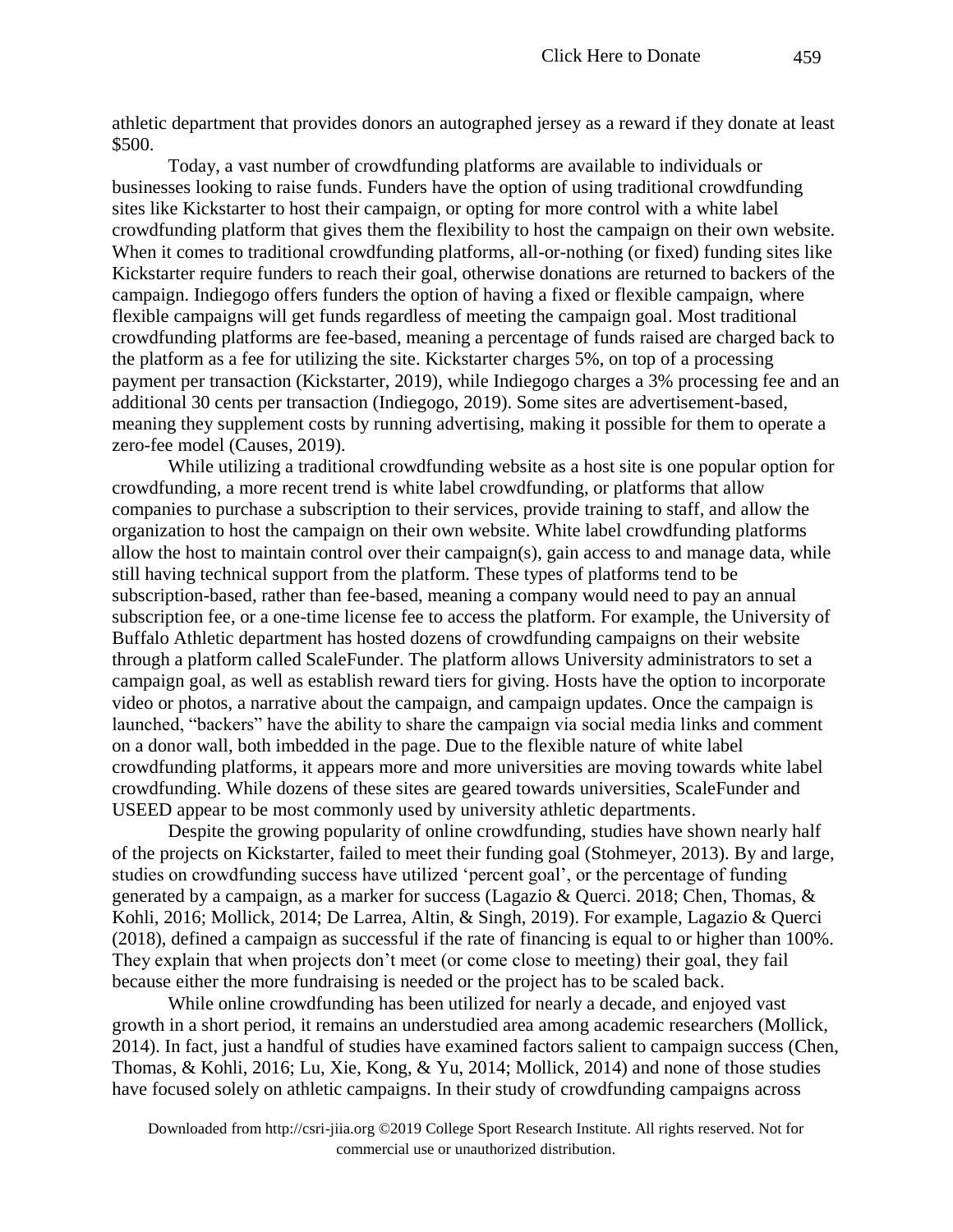Kickstarter.com, Chen et al., (2016) examined the effect of appeal modes (e.g. guilt appeals, selfbenefit appeals, and nostalgia appeals), product characteristics and message frames (e.g. utilitarian vs. experiential products), and presentation characteristics (e.g. images, video, professionalism, reward tiers, funding goal, etc.). They found (a) guilt appeals, (b) utilitarian product types, (c) an emotional message frame, and (d) reward tiers were positively related to reaching funding goals. Specifically, they found funders were more likely to engage when provided with a functional, utilitarian product, and campaigns providing fewer, more meaningful reward categories were more likely to be funded.

Project quality, social media, and frequent communication with donors are other predictors of success based on recent studies. A study by the University of Buffalo School of Management identified (a) high quality photos and video, (b) previous crowdfunding success, and (c) positive comments from backers to be key factors in reaching campaign goals (Manne, 2016). Additional studies have identified a strong correlation between social promotion of campaigns through social media and fundraising results, suggesting social media influence is a key factor in reaching campaign goals (Lu, et al., 2014; Mollick, 2014). In his exploratory study of over 48,500 crowdfunding projects, Mollick (2014) identified project quality and social capital as determents for success. When measuring 'project quality', he found campaigns which included a video and provided early updates (within the first three days of launch) were associated with success, whereas spelling errors reduced success rate. De Larrea, et al. (2019) found that frequent communication with funders was a key driver for success in their study of restaurant crowdfunding campaigns. Additionally, Lagazio & Querci (2018) found updating and commenting on a campaign page increases the hit rate, and that fixed, small-sized campaigns were more likely to be funded.

The findings across the crowdfunding literature suggest a variety of predictors for crowdfunding success, including product type, presentation, and social capital. However, given the vast differences in sample size and campaign types across the literature, it is difficult to theorize concrete predictors particularly given the limited data available in this new area of study. Still, the structure and findings of these exploratory studies serve as an important framework for the development of the current study, which analyzes determinants for success across crowdfunding campaigns among NCAA Division I intercollegiate athletic departments.

While a basis of literature is developing in the area of study surrounding online crowdfunding, at this point no research has been conducted to specifically study the development and implementation of crowdfunding campaigns by intercollegiate athletic departments. As athletics budgets continue to rise, and reliance on external funding increases, it is crucial for athletics administrators to consider popular, cost-effective alternatives such as crowdfunding. The current landscape provides little research-based guidance to administrators as they develop these campaigns. This exploratory, mixed methods study will establish a foundation of knowledge for college athletic administrators as they work to both develop and manage online crowdfunding campaigns in the future. Further study of this area is needed if athletic administrators are to become more effective at developing lucrative crowdfunding campaigns, as well as executing them in an efficient manner. In order to explore this topic, the following research questions were developed to guide the study:

RQ1: What percentage of intercollegiate athletic crowdfunding campaigns met their stated fundraising goal?

RQ2: Do differences exist in regards to campaign attributes such as: (a) number of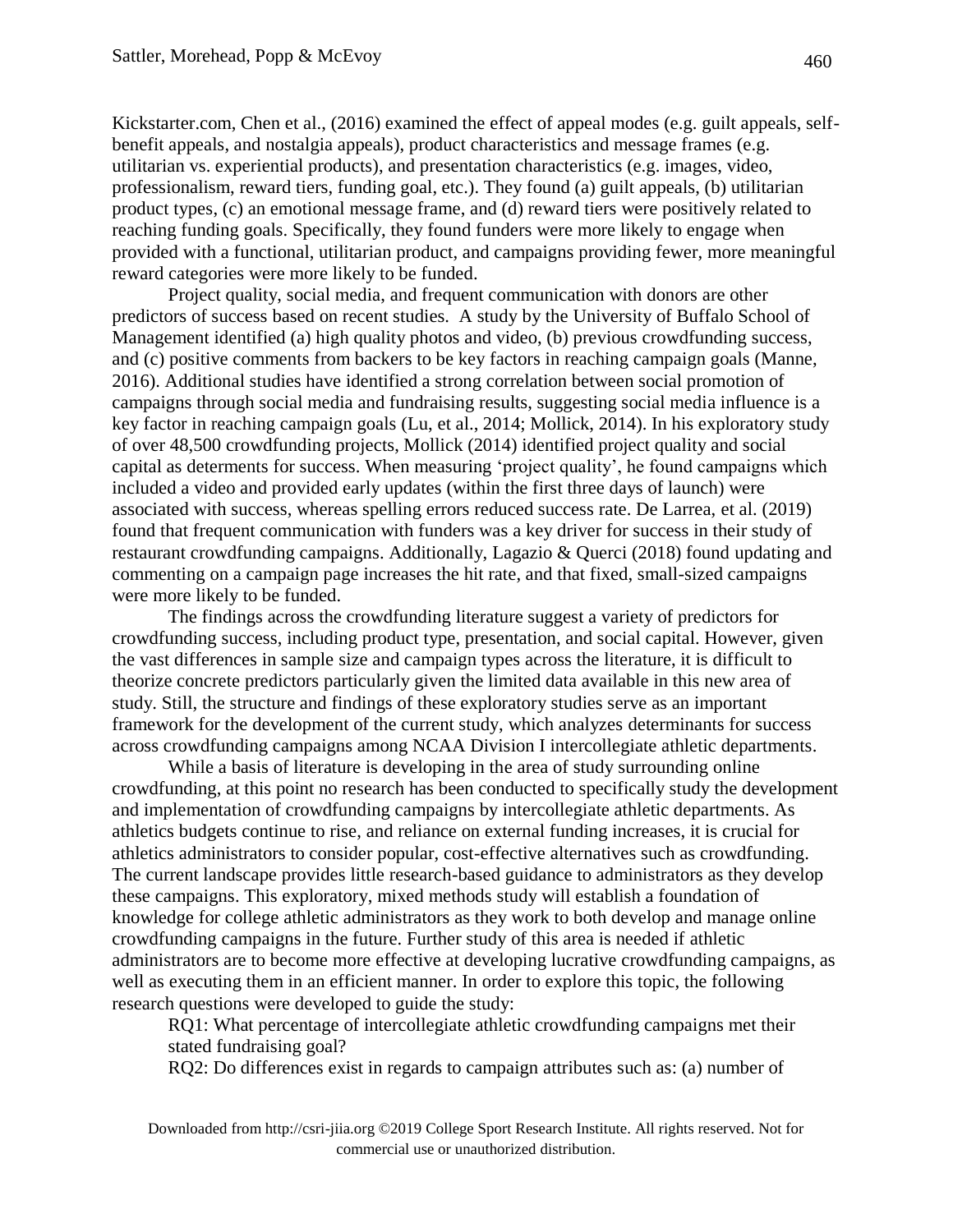reward tiers, (b) number of communication updates, (c) fundraising objective, (d) professionalism or (e) length of campaign, based on campaign success rates? RQ3: What factors do intercollegiate athletic administrators believe are important to ensure success for online crowdfunding campaigns?

#### **Methods**

A sequential mixed-methods approach was utilized to address the defined research questions in this study. The approach is used in cases where the researcher completes one method and then uses a second method to elaborate on the findings identified through the first (Andrew, Pedersen, & McEvoy, 2011). Historically, mixed methods approaches have not been widely used across the sport management discipline. Rudd and Johnson (2010) acknowledged this and called on sport management scholars to incorporate more mixed method approaches into their research. In the current study, a quantitative methodology was used first (Phase I), followed by a qualitative methodology (Phase II).

#### *Sample (Phase I)*

In Phase I of the study, a quantitative content analysis approach was used. Andrew, et al. (2011) define quantitative content analysis as the "systematic, objective, and replicable examination of symbols of communication that have been assigned numeric values" (p. 121). In sport management scholarship, this type of analysis has been used to study journal content (Shapiro & Pitts, 2014), course syllabi (Foreman, Walker, Seifried, Andrew, 2016; Young, 2001; Li & Cotten, 1996), job descriptions (Bae & Miller, 2011; Pierce, Petersen, Clavio, & Meadows, 2012), and social media content (Geurin & Burch, 2017; Achen, Kaczorowski, Horsmann, & Ketzler, 2018). Because no one has previously examined crowdfunding campaigns across intercollegiate athletic departments, a quantitative content analysis was deemed the appropriate methodology to provide some foundational knowledge about how crowdfunding is being used in this space.

Crowdfunding campaigns that were complete (meaning they reached their end date prior to the compilation of this data) were the focus of the content analysis. An e-mail was sent to a total of 482 Division I college athletic administrators in development/fundraising, seeking website links for completed crowdfunding campaigns that had been administered through their department. Of those contacted, 23 administrators responded to the request, with some providing a single campaign and others providing a handful of campaigns their athletic department had completed. Additionally, researchers identified campaigns through Internet-based searches. After removing campaigns that were not yet complete, a total of 70 completed campaigns at the Division I level were identified and considered usable for the current study. All told, the data set contains campaigns from 33 unique University athletic departments.

#### *Variables (Phase I)*

Key variables were determined through content analysis of each campaign website. Prior to examining the campaign pages, a codebook was developed to help analyze key quantitative variables. The codebook included 31 questions to analyze crowdfunding campaigns. Two independent coders responded to questions related to campaign type, monetary goal, actual funds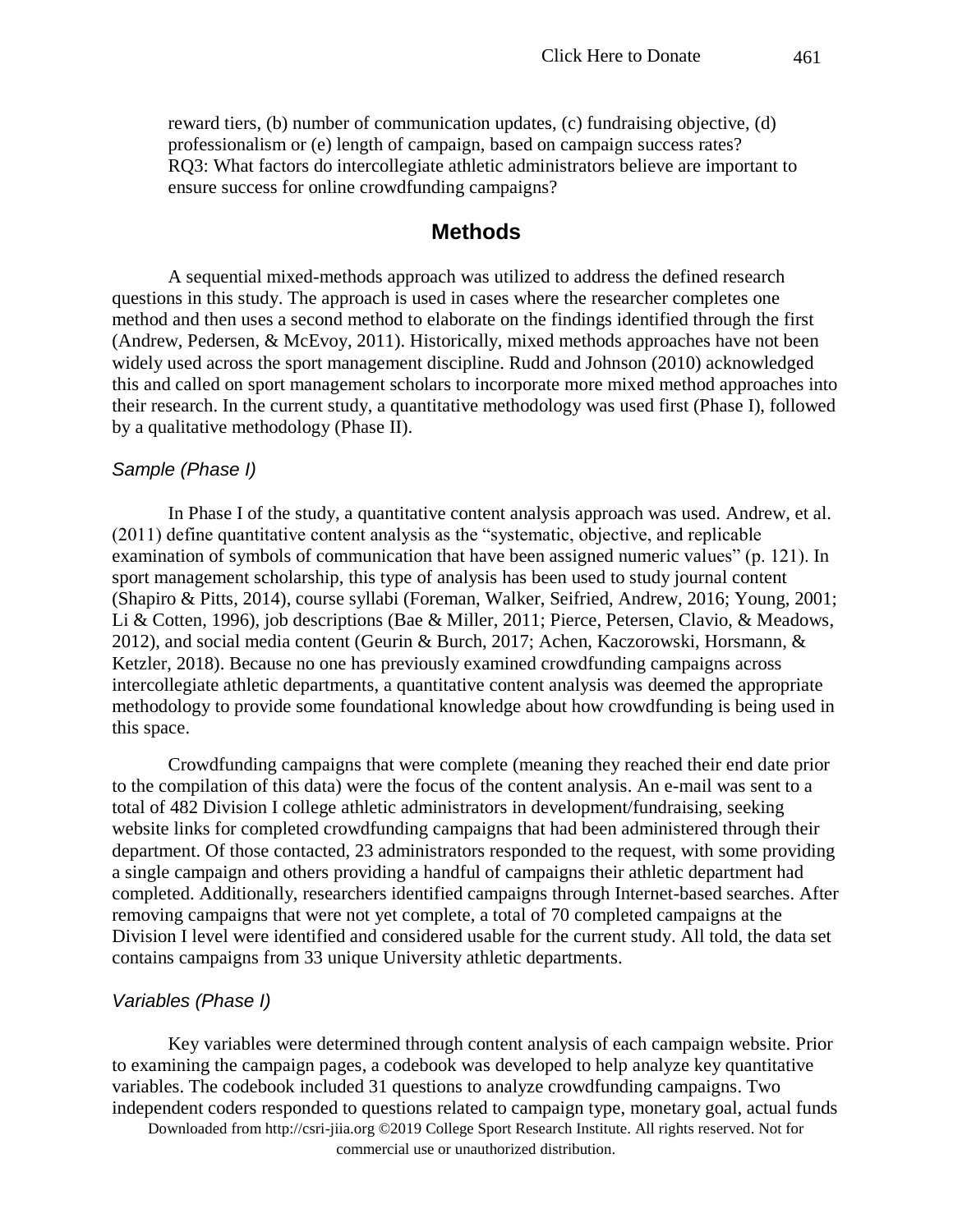raised, number of donors, length of campaign, length of video, number of photos, number of campaign updates, and number of reward tiers. Campaigns were classified as having either a tangible focus (facilities, equipment, travel) or an intangible focus (philanthropy, spirit enhancement, recruiting). Campaigns were also classified as either having a single campaign objective or multiple campaign objectives. Reliability between the two coders was established through a Cohen's kappa measurement, with all variables having a coefficient of at least .70. For exploratory studies, this is considered an appropriate standard (Neuendorf, 2002). The initial variables were identified largely through the examination of existing crowdfunding literature. For example, Chen, et al., (2016) identified utilitarian product type and reward tiers were positively related to reaching funding goals. Thus, for the present study, researchers identified fundraising objective (product type), and number of reward tiers as key variables to consider (among others).

Campaigns were categorized into three groups based on the percentage of funds raised relative to campaign goal, with those raising over 110% of their goal classified as highly successful because they surpassed their stated goal, those raising between 90-110% as successful because they came close to or just exceeded their stated goal, and those raising below 90% of their goal as having low success because they failed to meet their stated goal by 10% or more. The literature on crowdfunding suggests a wide range of success rates based on campaign platform and type, making it difficult to define the term success in this regard (Mollick, 2014). Because the sample of campaigns in this study did have a higher average success rate than general crowdfunding campaigns, the previously stated groups were deemed appropriate. Additionally, these groupings aligned with the distribution of the study sample, thus allowing the authors to run the proper statstical analsyis. These groups served as the dependent variable.

#### *Data Analysis (Phase I)*

Once the two coders completed their content analysis of the campaign pages, quantitative data were analyzed using version 22 of Statistical Package for Social Sciences (IBM Corp., 2013). In order to respond to the first research question, data were first analyzed using descriptive statistics. With the second research question, Analysis of Variance (ANOVA) and Independent Samples *t*-tests were conducted in order to identify group differences among the independent variables.

#### *Study Participants (Phase II)*

A qualitative in-depth interview methodology was used in Phase II of the study. A total of eleven practitioners working in Division I athletics, with experience administering crowdfunding campaigns were interviewed about their experiences. Given the relatively small number of athletic programs currently implementing crowdfunding campaigns (a population of 70 such campaigns identified in Phase I), and the researchers' desire to collect data from a range of NCAA Divisions I subgroups, a stratified purposeful sampling method was utilized for Phase II. Based on these delimiting factors and the desire to seek depth of understanding about how crowdfunding is actually practiced from the viewpoint of individual athletic administrators, 11 such development officers were interviewed, which represents a high percentage of the population (over 15%) and demonstrates sampling adequacy. Further strategies for trustworthiness include member checking demonstrating both credibility and authenticity;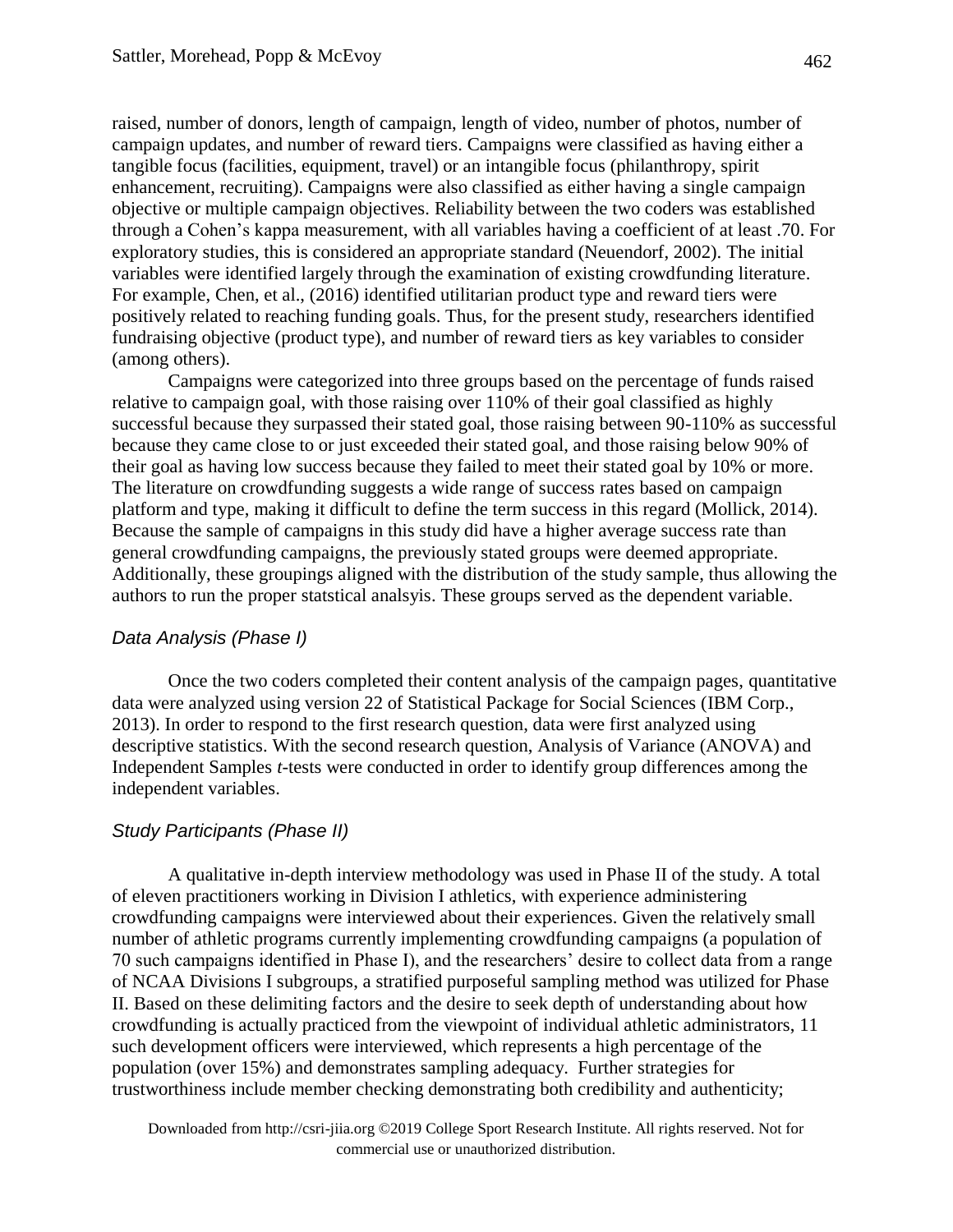triangulation of data sources (i.e., data solicited from diverse subgroups of NCAA administrators) demonstrating transferability; triangulation of data methods (i.e., mixed-methods study design) demonstrating confirmability; and triangulation of investigators (i.e., multiple coders) demonstrating dependability.

Of the eleven interview subjects, four were identified through their response to the e-mail outreach used in Phase I of the study. The remaining subjects were the result of a snowball sampling approach, in which the interviewer asked each practitioner to recommend others who were also known to be working on crowdfunding campaigns across Division I. In confirming the final set of interview subjects, the researchers made sure the sample included representation from a variety of athletic departments in regards to University enrollment and athletics stature. Five of the subjects worked at universities with enrollment of 12,000 or fewer, while six of the subjects worked at universities with enrollment of 12,000 or more. Four of the subjects represented athletic departments classified as Power Five schools (Atlantic Coast Conference, Big Ten Conference, Big 12 Conference, Pac-12 Conference, Southeastern Conference), while three of the subjects represented Group of Five schools (American Athletic Conference, Conference-USA, Mid-American Conference, Mountain West Conference, Sun Belt Conference), and the remaining four represented Football Championship Subdivision (FCS) schools. Table 1 provides a more extensive description of the interview subjects and the schools they represent.

| Participant    | University Type | University<br>Enrollment | Conference<br>Group |
|----------------|-----------------|--------------------------|---------------------|
| Ed             | Public          | 25,327                   | P <sub>5</sub>      |
| Jordan         | Private         | 8,410                    | <b>FCS</b>          |
| Renee          | Public          | 19,951                   | G5                  |
| Max            | Public          | 10,104                   | <b>FCS</b>          |
| Louis          | Private         | 5,741                    | <b>FCS</b>          |
| Terry          | Public          | 24,250                   | P <sub>5</sub>      |
| Ryan           | Public          | 11,537                   | <b>FCS</b>          |
| <b>Nico</b>    | Public          | 15,079                   | G <sub>5</sub>      |
| Kevin          | Public          | 23,684                   | G <sub>5</sub>      |
| Alonzo         | Public          | 28,942                   | P <sub>5</sub>      |
| <b>Brandon</b> | Private         | 10,849                   | P <sub>5</sub>      |

Table 1: Interview Subjects\*

\* Pseudonyms have been used in order to protect the confidentiality of the study participants.

A semi-structured interview approach was utilized during the interview sessions, which lasted from 35 to 45 minutes with each subject. Interview questions were developed after Phase I of the study had been completed. The researchers determined questions based on the findings of the content analysis, as well as the relevant literature. Most notably, interview questions focused on the development practitioner's experiences implementing and managing crowdfunding campaigns. Sample questions included "What factors are most important in implementing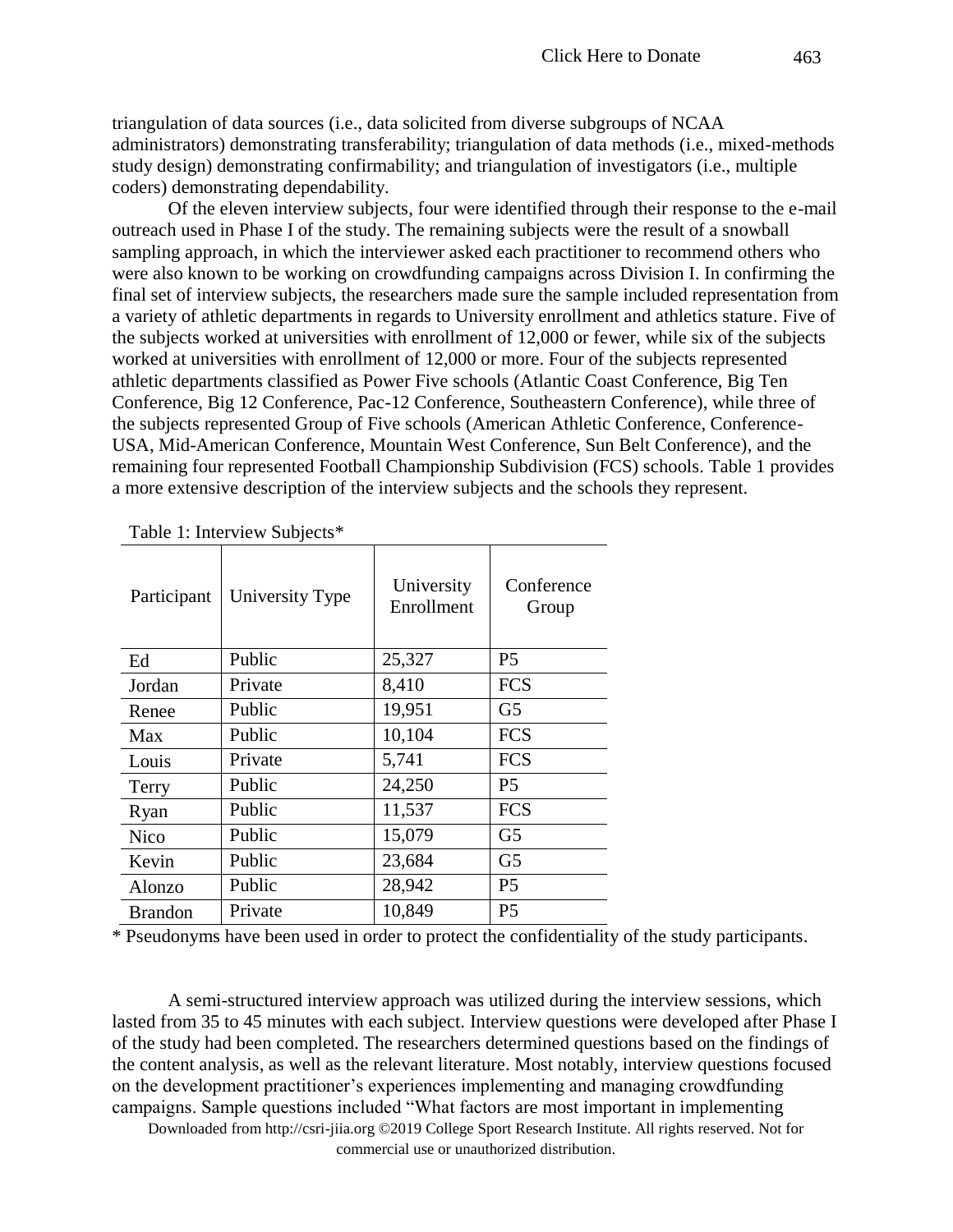successful crowdfunding campaigns?", and "What barriers have you faced in implementing online crowdfunding campaigns?" Subjects were also asked to discuss their views on the role crowdfunding will play in college athletics fundraising in the future. A full list of the interview questions is available in Appendix A.

#### *Data Analysis (Phase II)*

All interviews were transcribed and two cycles of manual coding were conducted by independent coders, using Microsoft Word. To ensure trustworthiness of the data, interview subjects were e-mailed a copy of their transcript and asked to confirm the accuracy of the discussion that occurred. Initially, axial coding was conducted to organize and identify overarching pieces of text (Saldana, 2013). During the second cycle of coding, categorical aggregation was used in an attempt to identify specific instances and/or quotations that were relevant to the research questions (Stake, 1995). Each coder independently identified emergent themes, and then the researchers discussed those themes until consensus was reached (Hays & Singh, 2011). Collectively, these themes helped to elucidate the experiences of intercollegiate athletic administrators who have spearheaded online crowdfunding campaigns as a development tool.

## **Results**

#### *RQ1: What percentage of intercollegiate athletic crowdfunding campaigns met their stated fundraising goal?*

A total of 70 completed campaigns at the Division I level were identified and considered usable for the current study. The campaigns selected were all completed from 2015-2017, and represented 17 different athletic conferences. Overall, 54.3% of the campaigns in the sample met their stated fundraising goal. This success rate is moderately higher than the 44% rate that has been reported by Kickstarter as an industry standard (Strohmeyer, 2013). Previous studies in crowdfunding literature have utilized "percent goal", or the percentage of funding generated by a campaign, as a marker for success (Lagazio & Querci. 2018; Chen, et al., 2016; Mollick, 2014; De Larrea, et al., 2019). The mode campaign length was 30 days, while the mode campaign goal was \$10,000. Nearly 40% of campaigns had three or more communication updates throughout their duration. Of the campaigns featuring reward tiers, five tiers was the mode. In regards to fundraising objective, 44% of the campaigns identified more than one objective, with Equipment (44.3%) and Travel (41.4%) having the highest representation. At least one photo was included in 62.7% of the campaigns, while 74.3% included a video. The majority of campaigns utilized the white label crowdfunding platform, ScaleFunder. A full summary of descriptive campaign results is available in Table 2.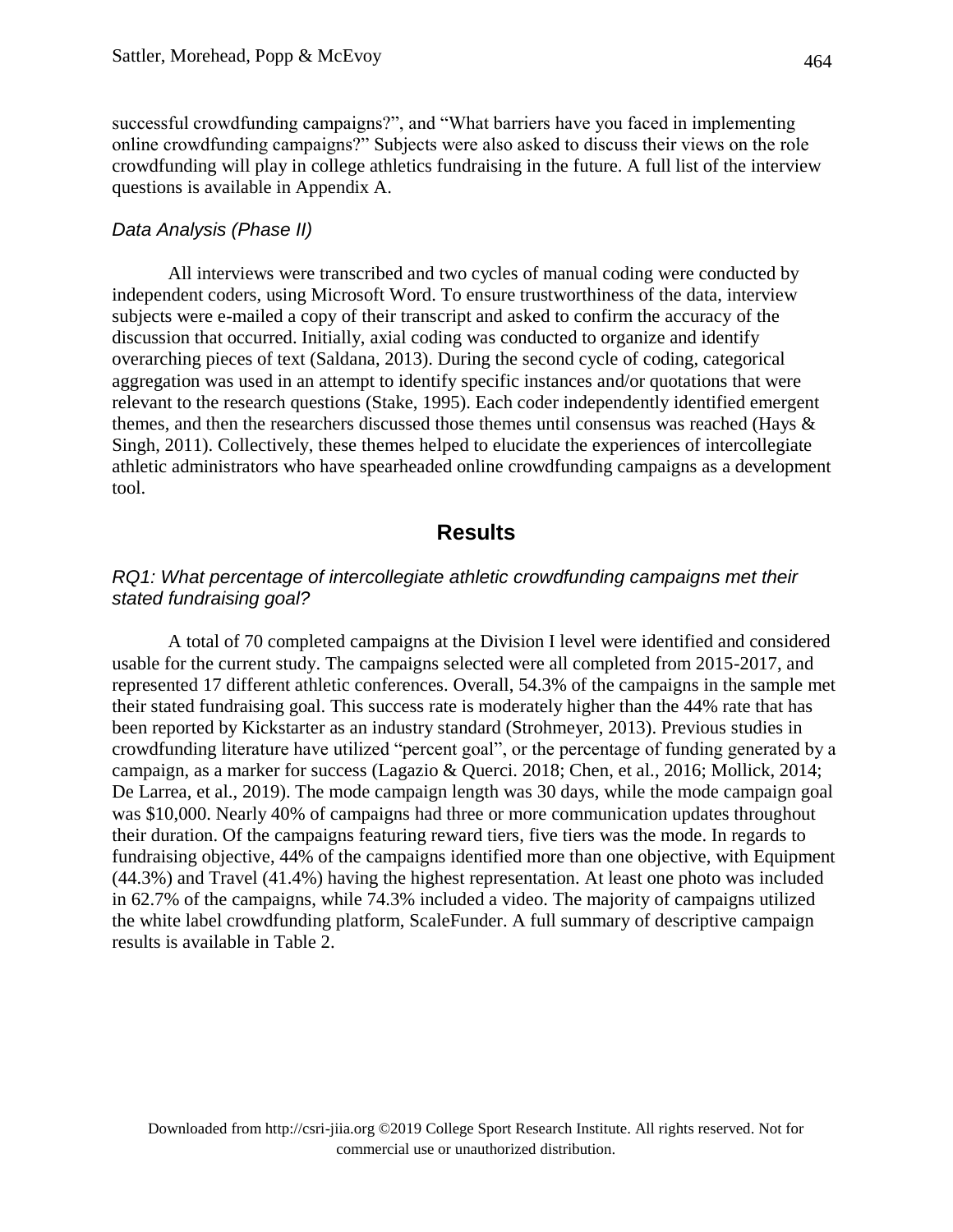#### Table 2

## *Campaign Variables*

| Length of Campaign (days) | $\boldsymbol{n}$                 | $\%$             | Goal Met                      | $\boldsymbol{n}$       | $\%$        |
|---------------------------|----------------------------------|------------------|-------------------------------|------------------------|-------------|
| $>30$                     | 11                               | 15.7             | Yes                           | 38                     | 54.3        |
| 30-39                     | 30                               | 42.9             | N <sub>o</sub>                | 32                     | 45.7        |
| 40-49                     | 18                               | 25.7             |                               |                        |             |
| $50+$                     | 11                               | 15.7             |                               |                        |             |
|                           |                                  |                  |                               |                        |             |
| <b>Monetary Goal</b>      | $\boldsymbol{n}$                 | $\%$             | <b>Communication Updates</b>  | $\boldsymbol{n}$       | $\%$        |
| > \$10,000                | 22                               | 31.4             | None                          | 21                     | 30.0        |
| \$10,000 - \$19,999       | 25                               | 35.7             | $\mathbf{1}$                  | 9                      | 12.9        |
| \$20,000 - \$29,999       | 10                               | 14.3             | $\overline{c}$                | 5                      | 7.1         |
| \$30,000 - \$39,999       | $\overline{2}$                   | 2.9              | 3                             | 12                     | 17.1        |
| \$40,000 - \$49,999       | $\boldsymbol{0}$                 | $\boldsymbol{0}$ | $\overline{4}$                | 5                      | 7.1         |
| \$50,000 - \$59,999       | $\mathbf{2}$                     | 2.9              | $5+$                          | 11                     | 15.7        |
| $$60,000+$                | 9                                | 12.9             |                               |                        |             |
|                           |                                  |                  |                               |                        |             |
|                           |                                  |                  |                               |                        |             |
| <b>Reward Tiers</b>       | $\boldsymbol{n}$                 | $\%$             | <b>Fundraising Objective*</b> | $\boldsymbol{n}$<br>31 | $\%$        |
| None                      | 43                               | 61.4             | Equipment                     |                        | 44.3        |
| 1                         | $\overline{2}$                   | 2.9              | Travel                        | 29                     | 41.4        |
| $\overline{c}$            | $\boldsymbol{0}$                 | 0.0              | Facility                      | 25                     | 35.7        |
| 3                         | $\overline{2}$<br>$\overline{2}$ | 2.9              | Apparel                       | 10<br>6                | 14.3<br>8.0 |
| 4<br>5                    | 12                               | 2.9              | Scholarship                   |                        |             |
|                           |                                  | 17.1             | Spirit enhancement            | 3                      | 4.3         |
| $6+$                      | 9                                | 12.9             | Philanthropy                  | 3                      | 4.3         |
|                           |                                  |                  | Technology                    | $\overline{2}$         | 2.9         |
| # of Photos               | $\boldsymbol{n}$                 | $\%$             | Video Length (seconds)        | $\boldsymbol{n}$       | $\%$        |
| None                      | 26                               | 37.1             | None                          | 18                     | 25.7        |
| $\mathbf{1}$              | 21                               | 30.0             | $1 - 30$                      | 3                      | 4.3         |
| $\boldsymbol{2}$          | 6                                | 8.5              | $31 - 60$                     | 16                     | 22.9        |
| 3                         | $\overline{7}$                   | 10.0             | 61-90                         | 9                      | 12.9        |
| $\overline{4}$            | 5                                | 7.1              | $90+$                         |                        | 24 34.3     |
| $5+$                      | 5                                | 7.1              |                               |                        |             |
|                           |                                  |                  |                               |                        |             |

Downloaded from http://csri-jiia.org ©2019 College Sport Research Institute. All rights reserved. Not for commercial use or unauthorized distribution. \*44% of campaigns had more than one fundraising objective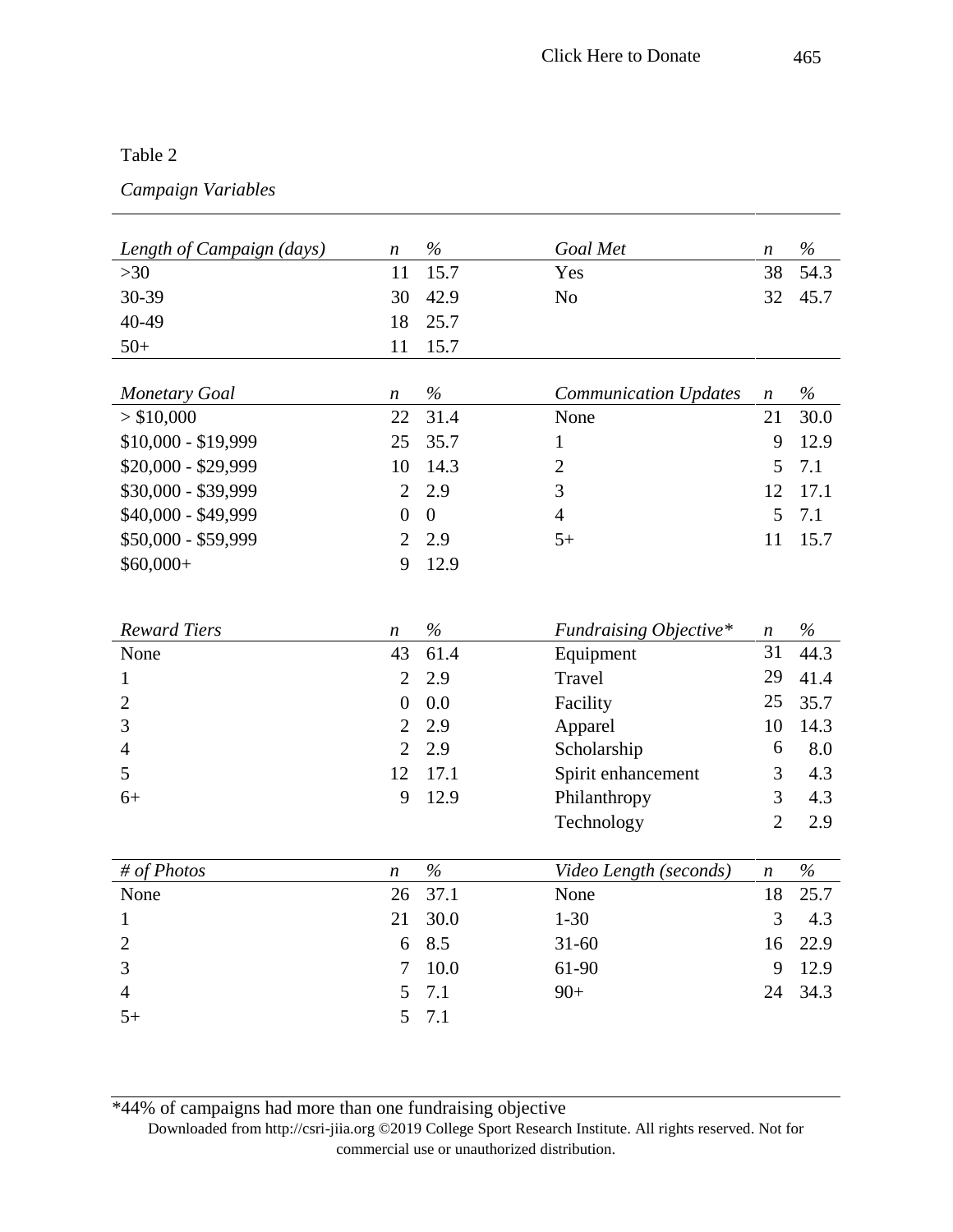## *RQ2: Do differences exist in regards to campaign attributes?*

Results from an independent samples *t*-test indicated group differences in the percentage of funds raised based on fundraising objective. Campaigns focused on a single campaign objective (e.g. raising money for a new locker room facility for the soccer team) had more success (*M*=1.02, SD=.48) than those campaigns with multiple objectives (e.g. uniforms, travel, and scholarship support for the soccer team) (*M*=.79, SD=.30). Table 2 provides a complete breakdown of the fundraising objectives for the sample campaigns.

The dependent variable (percentage of funds raised) was divided into three categories: low success, success, and high success. Results from an ANOVA test yielded significant results for number of campaign updates ( $F = 5.953$ ,  $p = .004$ ) and number of reward tiers ( $F = 4.347$ ,  $p =$ .017), with highly successful campaigns providing more updates and a greater number of reward tiers. No significant differences were found for length of campaign or professionalism of campaign.

#### *RQ3: What factors do intercollegiate athletic administrators believe are important to ensure success for online crowdfunding campaigns?*

A series of in-depth interviews were conducted with intercollegiate athletic administrators to better understand their experiences and tips for conducting online crowdfunding campaigns. Through consensus coding of the interview transcripts, the following five themes were identified: (a) new donor identification, (b) social pressure, (c) campaign specificity, (d) donor incentives, and (e) team participation. Table 3 provides a breakdown of frequency of occurrence of the various themes across the eleven interview sessions.

| <b>Theme</b>                                                                                               | Description of Theme                                                                             | Frequency of<br>Occurrence |
|------------------------------------------------------------------------------------------------------------|--------------------------------------------------------------------------------------------------|----------------------------|
| New donor identification                                                                                   | Crowdfunding is a unique tool to cultivate<br>new donors                                         | 10/11                      |
| The importance of influential people among<br>Social pressure<br>the donor base                            |                                                                                                  | 8/11                       |
| The importance of implementing campaigns<br>Campaign specificity<br>leading to specific, tangible outcomes |                                                                                                  | 9/11                       |
| Donor incentives                                                                                           | The managerial and taxation complications<br>that arise from incentivizing crowdfunding<br>gifts | 10/11                      |
| Team participation                                                                                         | The importance of team buy-in and<br>participation to campaign success                           | 9/11                       |

Table 3: Qualitative Themes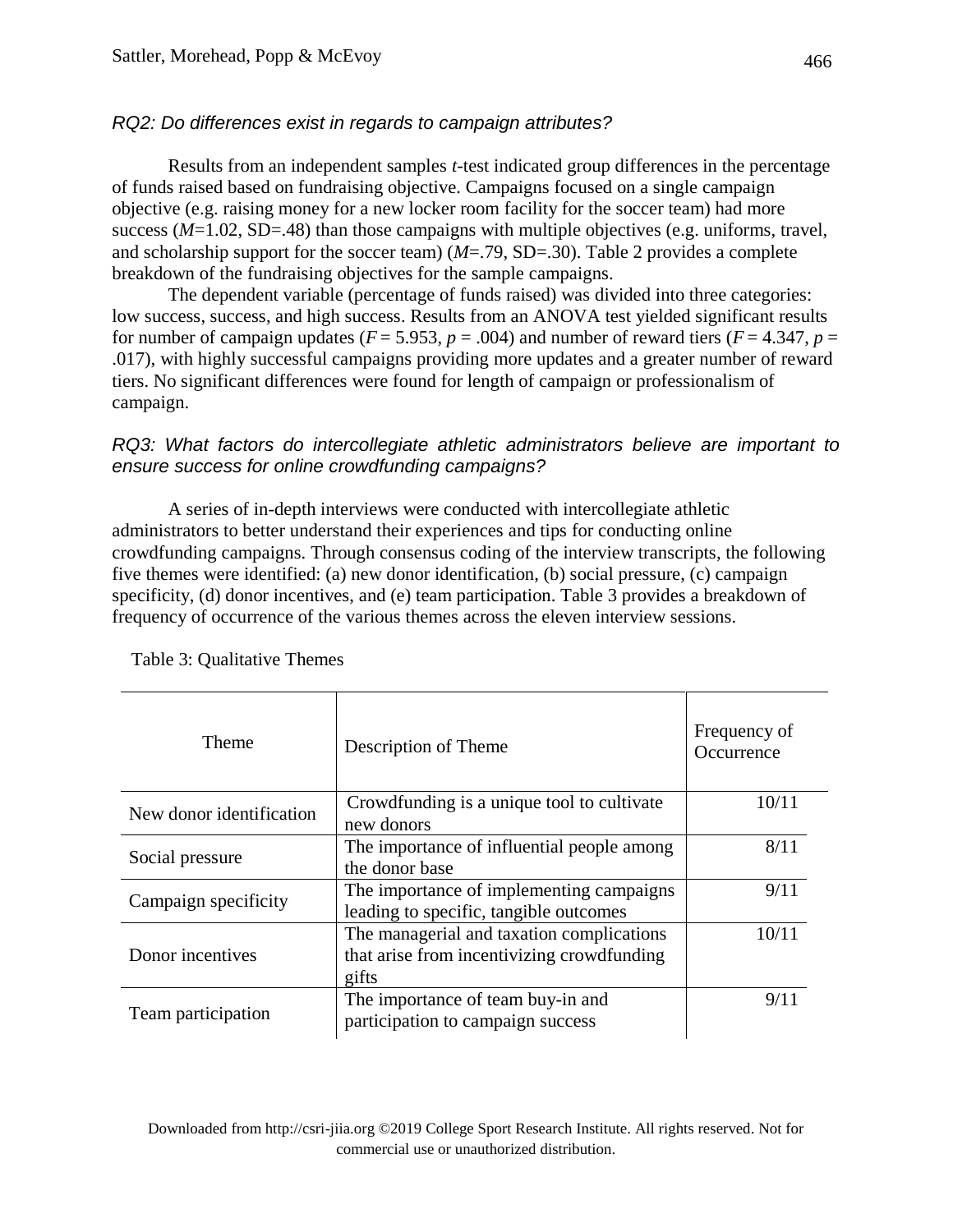*New Donor Identification*. Development officers regularly commented on how crowdfunding can be used as a unique tool to cultivate new donors. From a logistical standpoint, online crowdfunding campaigns can reach a far greater audience than more traditional fundraising strategies. As Renee describes, "they just all came out of the woodwork" when they began implementing online crowdfunding campaigns. She continued by saying "if we would have sent the regular secret mailer or email, nothing would have happened with some of these people." Ryan said that in the first day of one of their online crowdfunding campaigns they had "over 1,000 interactions on our page, and I can't call that many people in a day." For those departments who use online crowdfunding, administrators have found it to be an opportunity to engage not only first-time donors such as students, but even high-level donors.

For Jordan, crowdfunding is a tool his school utilizes specifically for its ability to attract new donors. Max offered similar thoughts, saying "everyone knows that it's really costly to do donor acquisition and get people on board, but we see these kinds of projects as a really good way to draw people into being philanthropic to the university." One of the important aspects to such crowdfunding campaigns is the low barrier of entry for those first-time donors. Ed said in their first baseball campaign, they had gifts ranging from as little as \$10 to as much as \$3,000. Of those giving at the lower end of this continuum, administrators suggest crowdfunding provides a great opportunity for students to make their initial gift to the athletic department. As Renee suggested, "we need young people in the pipeline." To that end, Terry described one crowdfunding initiative his department introduced where 60 percent of the donors were students giving just five or ten dollars apiece. Alluding to the long-view of customer lifetime value, Terry takes the idea of early identification and involvement even further, suggesting:

"I think it's a good way to find new people, and then if you do it the right way, you get the new people into your funnel, and then hopefully you can move them into annual donors, you can move them down the line hopefully into major givers and all kinds of stuff down the road."

Perhaps most surprising, some schools found crowdfunding to be a point of entry for those willing to provide major gifts to the university. Brandon said "a lot of this is small and minimal giving, but this website brought some people out that have an interest in clipping off big gifts." Terry described one specific donor to an online crowdfunding campaign, "Out of nowhere, we had a lawyer in Atlanta who ended up giving \$10,000 … and he wasn't even anywhere on our radar." Therefore, although the cumulative effect of multiple small donations is at the heart of crowdfunding, it is still possible to identify willing donors who have the capacity for larger gifts through this platform.

*Social Pressure*. Data revealed among successful online crowdfunding campaigns, a sense of social pressure is at play. More specifically, the athletic administrators interviewed alluded to the importance of influential people among the donor base identified to help persuade others, or to be an important word-of-mouth resource for the campaign.

For Jordan's department, campaigns had volunteers who shared crowdfunding projects on social media and through email. Some platforms make this kind of ambassadorship easier by allowing donors to publicize their gift on Twitter or share news of their gift on Facebook. As Louis suggests, the social pressure that comes from online crowdfunding campaigns can be significant because potential contributors can see who else has donated, which can help serve as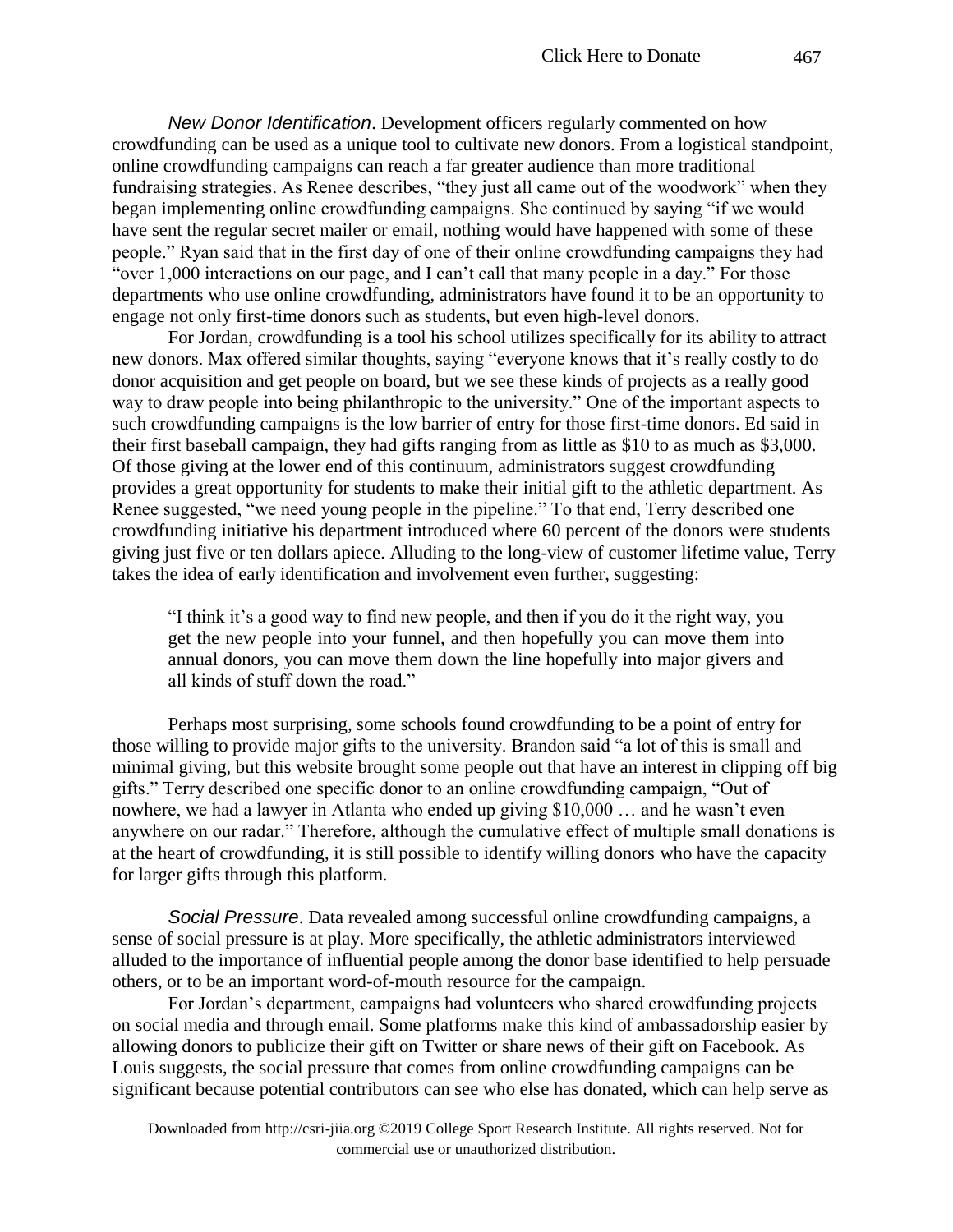validation: "If they are, then maybe I should too." To that end, this socialized giving can also lead some to contribute due to a fear of missing out. In order to describe this concept and how it applied to a recent campaign, Renee stated, "People came to us after it closed and said, "can we still give?"

Some administrators lean on well-known personalities to endorse their campaigns. For Brandon, this could be athletic administrators, coaching staff, visible alumni, or former players who are now professional athletes or otherwise have large social media followings. Alonzo has used similar tactics by engaging well-known ambassadors in his programming, leveraging the power of social media by asking former student-athletes to Tweet about their experiences and what the university means to them, thus providing an authentic voice for the campaign.

The importance of a lead donor was also an important element in establishing a successful crowdfunding campaign and having such a donor grows in importance as the monetary goal of the project increases. As Nico suggests, "it's just more enticing for the donors" if they see an initial gift pre-loaded into the campaign when it is launched. Louis says that his department likes to move forward with a campaign if they have a large gift that moves them close to half of the goal. To be more specific, both Ryan and Jordan suggested having lead or matching donors accounting for 40% of the fundraising goal is ideal.

*Campaign Specificity*. Development administrators expressed the importance of implementing campaigns leading to specific, tangible outcomes. In general, administrators suggested donors like to see their gifts having a direct positive impact on student-athletes or the athletic department as a whole. Terry suggests departments should have "a clear vision on where the money is going." In fact, the administrators interviewed suggested campaigns with a specific purpose and tangible outcome are easier to message and manage.

Another aspect of launching a successful crowdfunding campaign is to ensure goals are realistic and attainable. Max's FCS department found "\$5,000 to \$10,000 is kind of the sweet spot" they believe can be raised through crowdfunding campaigns, which is similar to the maximum goals set forth by Louis's FCS department. For some, location may be an important factor in setting campaign goals. However, Power 5 programs may have the ability to reach higher in their goal-setting, as Ed provided an example of how his baseball team was able to shatter a public goal of \$75,000 despite concerns raised by the university foundation on overestimating their capacity.

For Renee, part of the fun of crowdfunding for a specific purpose is on the back-end once the item is received and she can instantly update those who contributed to the project. Nico provided a good example of this kind of campaign specificity related to fundraising for knee braces for the football team:

"I look at it like a fantasy football-type thing, you're able to claim something and kind of brag about it. Someone will say to a buddy, 'Hey, see number 75 there? I gave them their knee brace.' Then it's a tangible thing that they're paying for, kind of, and they feel more ownership of it."

For Jordan, the key is following through, and "making sure that if we are promising to do something with someone's money, that we're doing that." Alonzo takes the idea of campaign specificity even further, suggesting it is not only "what" you are fundraising for that is important,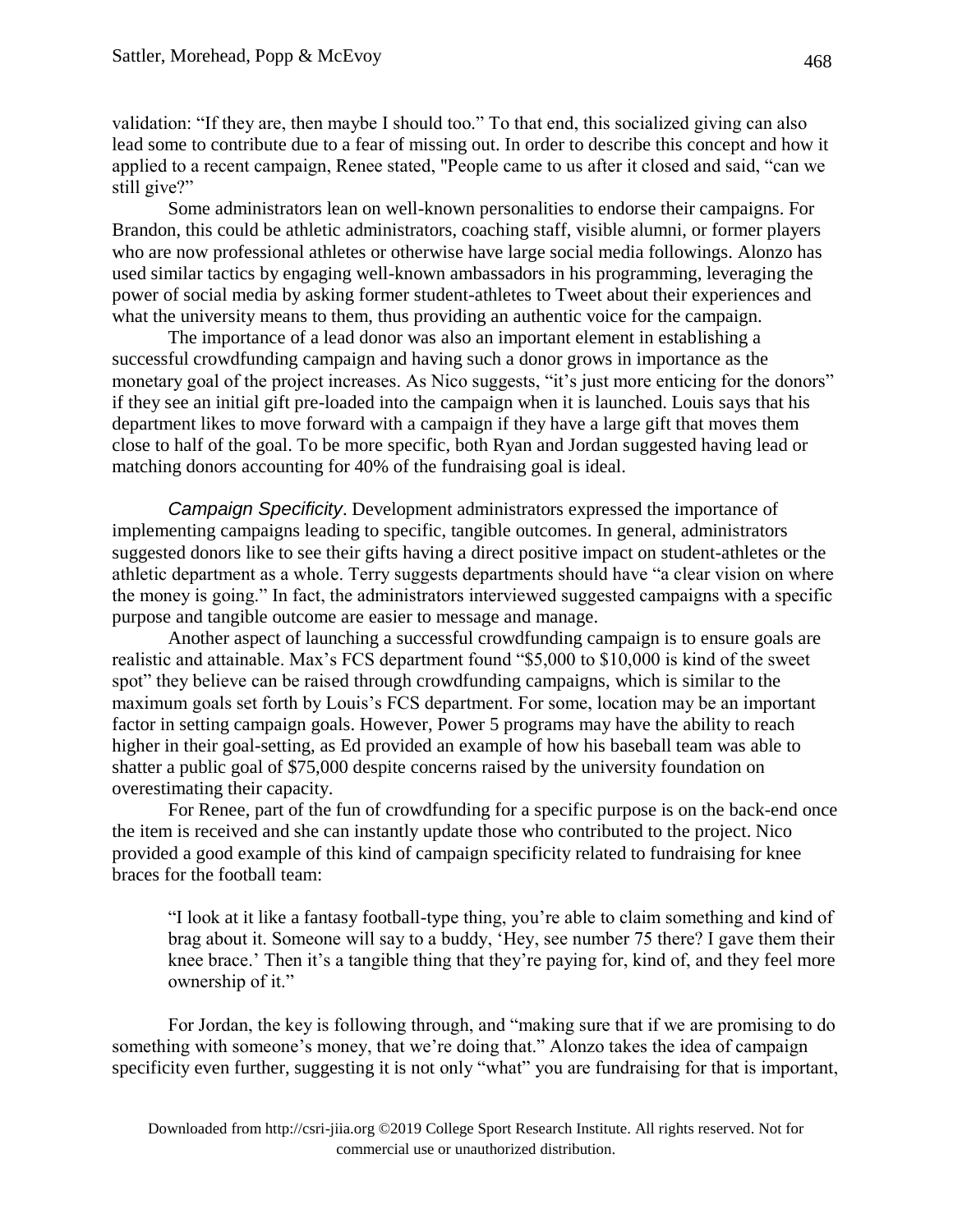Market segmentation is also an important factor to consider when implementing a successful campaign. More specifically, administrators suggested each crowdfunding campaign should have a specific target market, and a story to tell that is specific to that audience. Ed suggests his department tries to keep their campaigns segmented, and "keep it to the people we know have an affinity for the sport" for which they are trying to fundraise. Sometimes this means targeting friends, family, and former student-athletes. This is especially important for Olympic sports because those in that sport community already share a passion and likely have a preexisting relationship that can be tapped for support.

*Donation Incentives*. Among the crowdfunding campaigns in the current sample, Power 5 schools tended to use more reward systems, and non-Power 5 schools tended to eschew reward systems. For the Group of 5 and FCS administrators, they did not want to complicate the donation process any more than necessary from a managerial perspective given the potential taxation complications that might arise from incentivizing crowdfunding gifts. As Renee stated, her department "really tried to stay away from anything of monetary value on it, because there was possibly a tax implication on that." Beyond the potential taxation issues at play, Jordan said his department simply does not "have the bandwidth to then fulfill" the tangible gifts they might institute for various giving levels.

However, Power 5 schools appeared to be much more willing and able to provide some kind of incentive for their online crowdfunding campaigns, although those incentives may come in different packages. For Ed's department, depending on the level of donation someone might receive a signed ball from the head coach or a photo of the team. However, on another project they memorialized donors with their names on a plaque, which he believes tended to be "more successful than some piece of memorabilia that you could put on a desk." Terry suggested that his department has been successful with programs that provide "tangible things that also are unique, one-time opportunities" such as pieces of the facility or game-worn equipment. In an effort to manage the number of gifts they will have to fulfill, Brandon's department limits the number of items that can be claimed at each gift level, but he still recognizes the difficulty in coordinating with the individual sport programs to have gifts signed by the head coach.

*Team Participation*. The final theme was the importance of team buy-in and participation to campaign success. Each department needs a champion to spearhead the crowdfunding efforts, to be the point-person who fights for the cause. But in order to produce successful campaigns, involvement from the coaching staff and from team members was said to be crucial for crowdfunding, especially in the context of fundraising for Olympic sports. For instance, Jordan suggested the involvement of coaches gave a project legitimacy when a donor could say "Oh, this is what our fencing coach actually wants." Stakeholder involvement is needed across the athletic department (e.g., development, marketing, sports information) to achieve success, but Ryan points out that "buy-in from players, and staff, and coaches are one of the biggest hurdles, and the biggest determining factors of success."

Respondents acknowledged one successful campaign or program can start a domino effect across the entire department. As Kevin describes, "we had a three-week period where we had wrestling heavily involved, and they were doing really well … because of that the other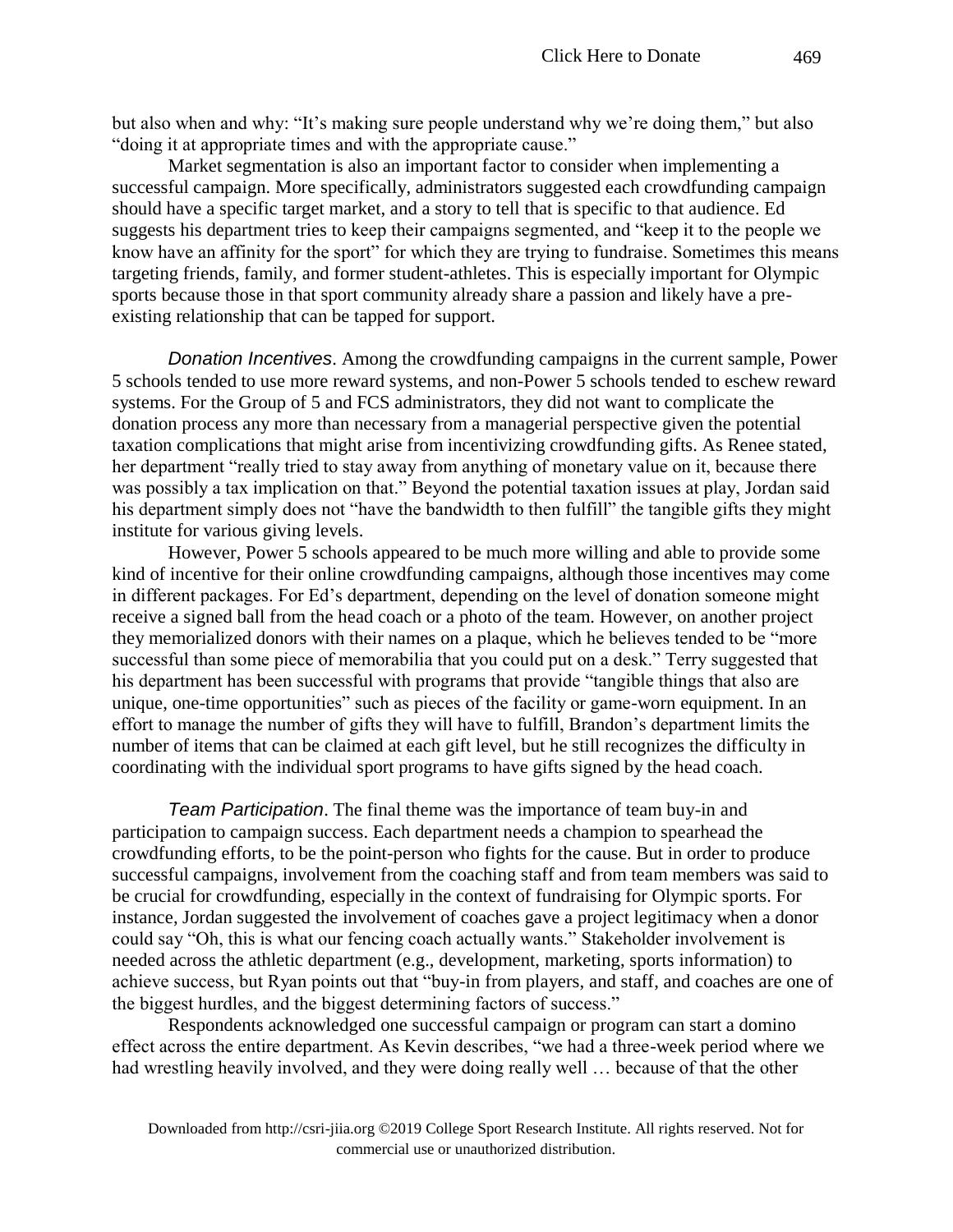sports started to notice, and coaches started asking more questions, started asking their studentathletes to get involved."

The involvement of the coaching staff and the players helps to provide the campaign with a more authentic message. As Renee said, "People do not want to hear from me. They do not care about Renee. They are giving to that program. It is the coaches and their platform. To me, it makes it more personal, more real." Louis tells coaches, "in order for this to be successful, you have to own it, your student-athletes have to own it." In the digital age, video of the athletes is a popular tool for providing updates to the crowdfunding pages. However, not all administrators agree with using student-athletes in their crowdfunding messages. Ryan, Terry, and Alonzo all described their desire to eschew the solicitation and involvement of student-athletes in fundraising efforts to avoid potential negative feedback from stakeholders.

### **Discussion and Implications**

As this was an exploratory study, the findings establish a foundation of knowledge for college athletic administrators as they work to both develop and manage successful online crowdfunding campaigns in the future. The results of this study suggest crowdfunding can be a viable fundraising tool for intercollegiate athletic departments, particularly in instances where departments can focus their campaigns on a single fundraising objective. More than half of the campaigns in the sample (54.4%) met their intended goal, with 92.1% of those campaigns raising more than their intended goal. This success rate is moderately higher than the 44% rate that has been reported as an industry standard (Strohmeyer, 2013). Additionally, the interview subjects were energized when speaking about the power and utility of crowdfunding. Even those who had experienced a failed campaign spoke positively about the tool, and its ability to generate supplemental funds for their department.

Quantitative analysis of the campaigns revealed visual elements related to professionalism (video/photos) did not have an impact on campaign success. This is somewhat surprising given the literature on crowdfunding determinants related to professionalism (Chen, et al., 2016; Lu, et al., 2014). Also, longer campaigns did not result in higher percentage of funds raised. The mode campaign length was 30 days, which was echoed by many of the practitioners during their interviews. Those practitioners suggested if a campaign is too lengthy, you risk losing the excitement and momentum that comes with a limited time period. As development practitioners consider an appropriate length of campaign, a 30-day window appears to provide sufficient time to generate interest, share campaign updates, and secure donations.

The cultivation of new donors is perhaps the most pertinent finding of this study. Development practitioners interviewed repeatedly acknowledged they viewed crowdfunding as a tool to reach new donors. Not only were they able to identify a subset of individual donors outside of their existing donor base, but in some cases, campaigns helped identify major donors. While it is difficult to generalize the demographics of these new donors given the qualitative approach used in Phase II of this study, it is worth mentioning several practitioners suggested crowdfunding as a tool for reaching former student-athletes – noting this historically has been a difficult donor group to reach (Shapiro et al., 2010). While more research is needed to determine the lifetime customer value of this group, it is worth considering as development practitioners work to identify target markets for their subsequent crowdfunding campaigns.

The findings suggest effective communication through campaign updates, social media, and e-mail is essential for campaign success. The content analysis revealed highly successful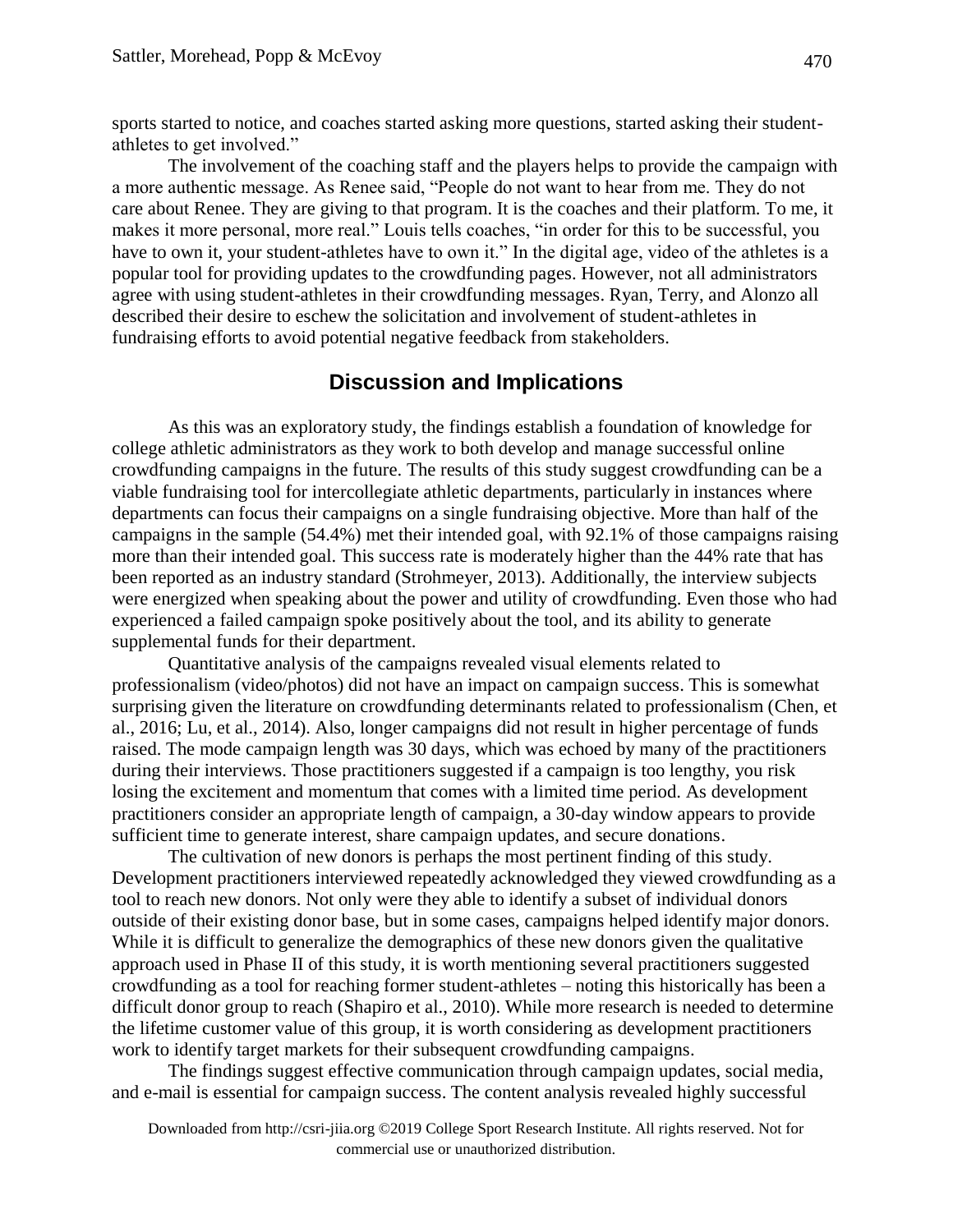campaigns provided more communication with donors throughout the course of the campaign. This finding is consistent with existing literature on crowdfunding success and communication updates (Lu, et al., 2014; Mollick, 2014), as well as the "Message" category of Best Practices suggested by Wanless et al. (2017). These updates allow the athletic department to notify participants on the status of the goal, as well as provide new content (e.g. student-athlete video message thanking donors or announcing a match donor). Some of the practitioners found these updates encouraged new donors to give as well as existing donors to give again. The communication element also ties into the social pressure inherent through this form of fundraising. Traditional forms of athletics fundraising involve some level of anonymity (ie. donor receives a letter in the mail requesting their annual donation; donor writes check and sends it back to the athletic department). With crowdfunding, donors have the opportunity to share with friends and family online that they have given to a campaign. Additionally, as they see others in their peer circle giving to a particular campaign, the FOMO element kicks in. This finding is of particular importance for athletic departments to consider as they look to reach a younger, more social, and internet-based generation of donors.

Another key finding of the study is the need for campaign specificity. The content analysis revealed campaigns that offered a single campaign objective (e.g. raising money for a new locker room facility for the soccer team) were more successful than those that included multiple objectives (e.g. uniforms, travel, and scholarship support for the soccer team). Development practitioners echoed this in their interviews, suggesting crowdfunding donors in particular like to have a clear vision for how their money is going to be used, rather than just being told their donation will help supplement the operating budget for a team. With the short window of fundraising involved in most of these campaigns, donors are actually able to see their donation go to use in fairly short order – something not necessarily true with more traditional annual campaigns. When building campaigns, development personnel should meet with coaches about what their needs are and work to develop a specific campaign focus based on those conversations. This ties back to the need for team participation or buy in. Development practitioners repeatedly echoed the need for coach involvement – both in the development phase and the implementation phase. Coaches have the ability to act as a spokesperson for their team, as well as motivate their players to share the campaign page with friends and family. While development practitioners should provide sufficient support related to campaign administration, gaining buy-in from the coach or coaches should be the first step in developing a campaign.

The development of sufficient reward tiers may be key to building successful campaigns, although there appears to be a disparity between actual donor behavior and practitioner perception. While the content analysis revealed campaigns that were highly successful provided a greater number of reward tiers, interview subjects had mixed reviews on providing rewards or incentives. They cited barriers (e.g. tax implications, limited staffing/resources) as to why they sometimes avoid crowdfunding incentives altogether, although some did acknowledge the value of offering a tangible, unique experience or item as a reward. This is reflected in the current literature on crowdfunding, as Chen, et al., (2016) also found that fewer, more meaningful rewards were linked to campaign success. Given the disparity identified here, further study may be needed into donor motivations surrounding reward incentives specific to crowdfunding campaigns. Based on current findings, if athletic departments have the resources to offer incentives, they should consider unique items that will motivate their donors to give at a certain level, rather than just give away a generic piece of memorabilia to all donors.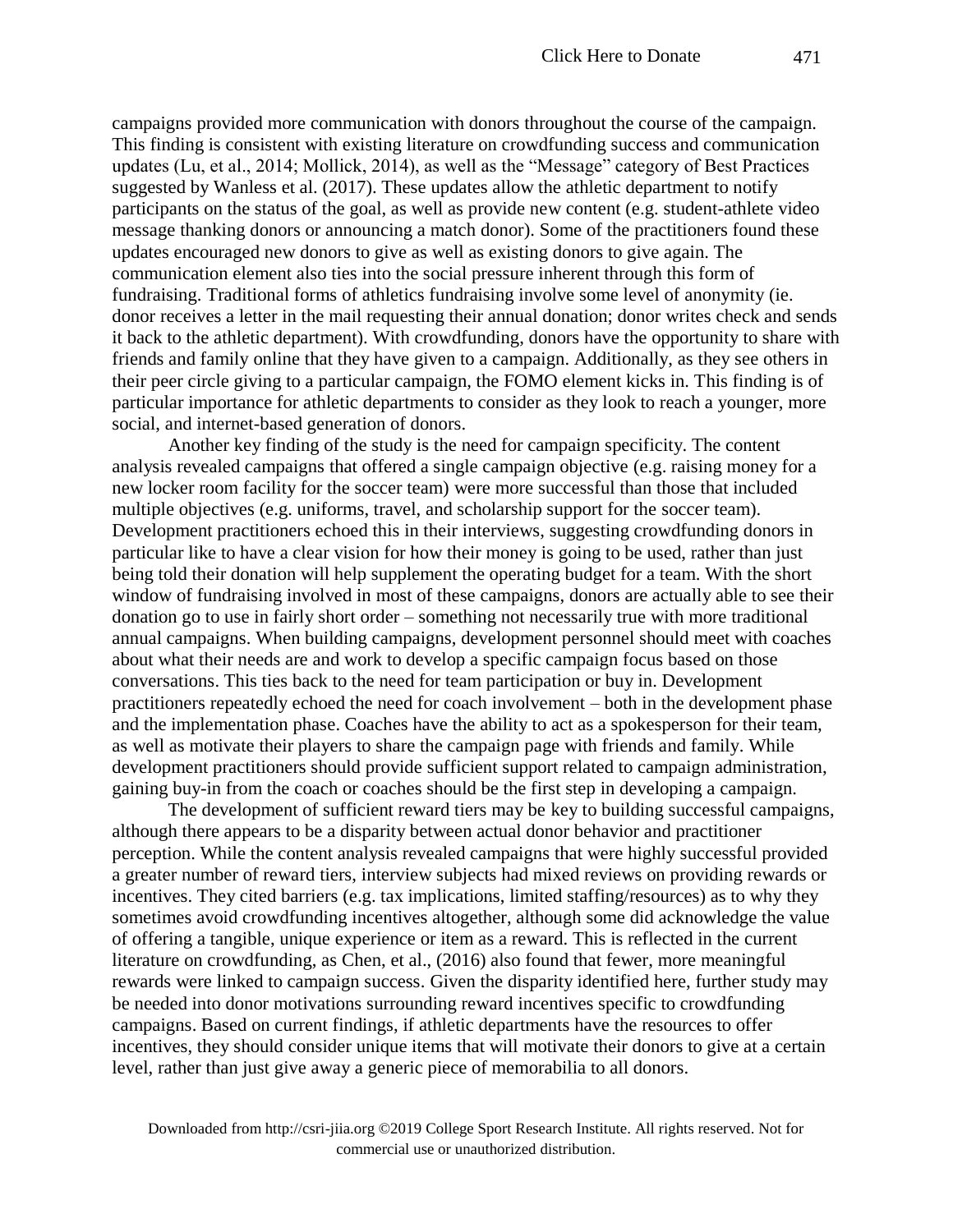### **Limitations and Future Research**

As with any research, there are limitations to the current study. Because online crowdfunding across intercollegiate athletics is still in its infancy, existing literature on the topic is limited. Because of this, the authors had to rely on more general crowdfunding literature to determine criteria for the content analysis in Phase I of the study. In order to ensure reliability, two of the authors did complete an independent review of a sample of completed intercollegiate athletics campaigns before confirming the final criteria for the analysis. Due to the dearth of information in this area, the authors chose to use a three-tiered percentage of goal model as a categorization of success. Future studies should test this model, among other models present in general crowdfunding scholarship (Lagazio & Querci. 2018; Chen, Thomas, & Kohli, 2016; Mollick, 2014; De Larrea, Altin, & Singh, 2019) in order to determine the best way to measure athletics crowdfunding success.

Another limitation of this study is the small sample size of campaigns used in the content analysis, which limits the ability to generalize findings. The smaller sample size of campaigns also limited the author's testing ability. While a regression analysis may have been preferred to test for predictors of campaign success, the small sample size made it difficult to justify its use. Even though the researcher included a large potential pool of participants in the e-mail request for campaign pages, there are still only a handful of athletic departments actively using crowdfunding. It is worth noting that dozens of responses from development officials stated while they were not currently conducting crowdfunding efforts, they were planning to sometime in the near future – a sign of interest from practitioners and further justification for the current study. A limitation in Phase II was the sample size of interview participants due to the relatively small population of athletic departments using crowdfunding as a means of revenue generation. Finally, an assumption of this study was that development practitioners are open and honest in their responses related to their experience using crowdfunding at their university. Prior to the study, they were assured their responses would be kept confidential and that no identifying information would be made available.

While this study serves as a strong starting point for examining crowdfunding across intercollegiate athletics, more research in this area is needed. Potential directions for future research include examining potential donor fatigue, customer lifetime value, and measuring the motivations of crowdfunding donors. One potential concern for development practitioners as they consider new methods for fundraising is donor fatigue. Annual donors may already feel as though are being solicited for gifts on a regular basis. Does the addition of several crowdfunding campaigns to the annual fundraising calendar lead to donor fatigue or does effective market segmentation and the broad-based nature of crowdfunding circumvent it? Perhaps a qualitative, focus-group setting of athletics donors would be appropriate to consider these questions surrounding donor fatigue.

Another key issue worthy of further study is the concept of Customer Lifetime Value in relation to this new classification of 'crowdfunding donor'. No empirical analysis has been conducted to measure the customer lifetime value of crowdfunding donors in general, let alone intercollegiate athletics. Perhaps a longitudinal study tracking a sample of crowdfunding donors over a multi-year span would provide insight into the likelihood of retention and lifetime value of this illusive donor.

Finally, while extensive work has been done to study the motivations of donors more generally to intercollegiate athletics programs, no study has sought to measure what motivates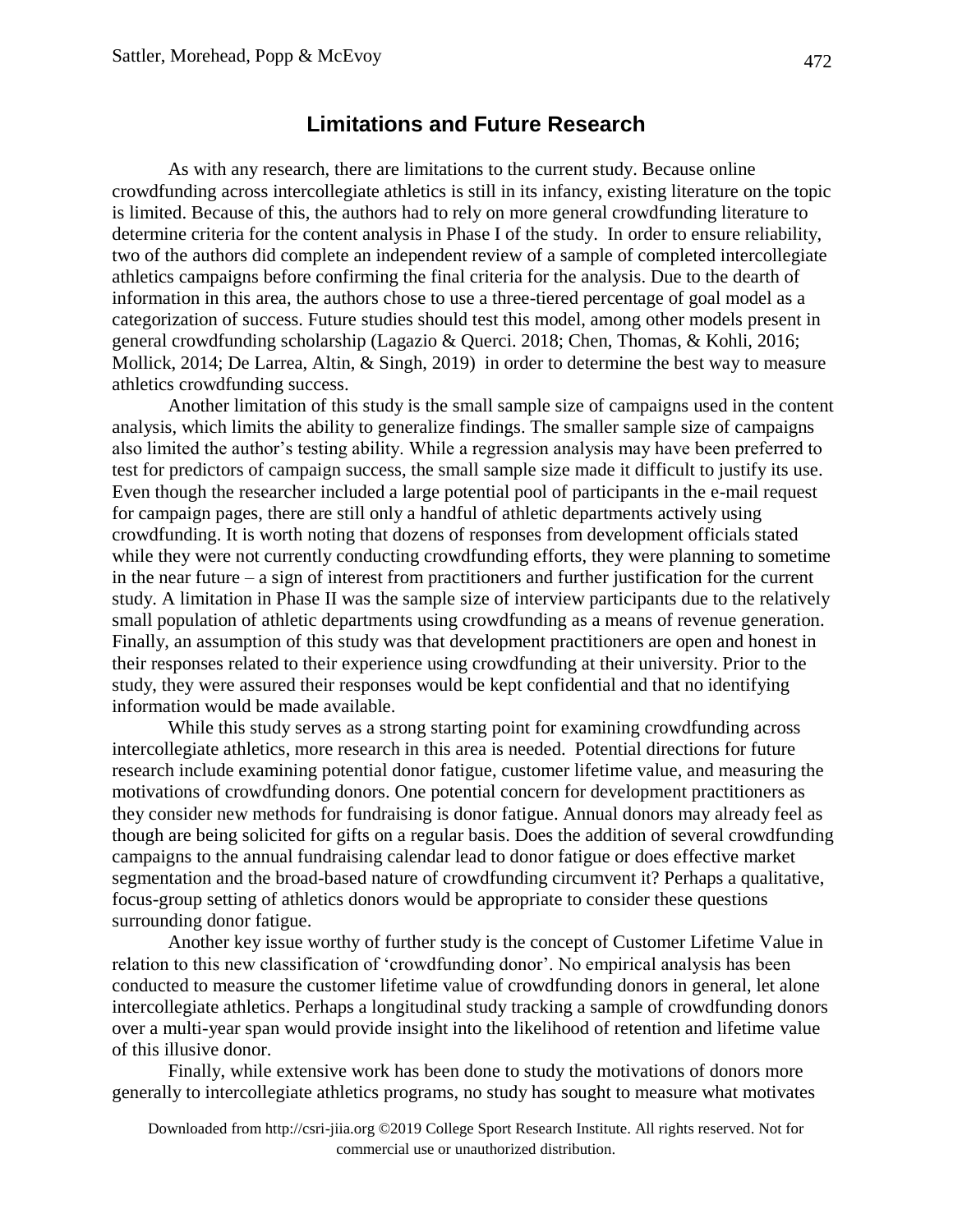crowdfunding donors. Survey methodology of crowdfunding donors using previously tested instruments for donor motivation (Mahoney, et al., 2003; Ko et al., 2014) may be helpful in determining these differences, which in turn could assist athletic departments as they seek to more effectively implement crowdfunding campaigns in the future. As crowdfunding continues to grow in popularity across the sport industry, both scholars and practitioners can benefit from a deeper knowledge and understanding of this fundraising tool.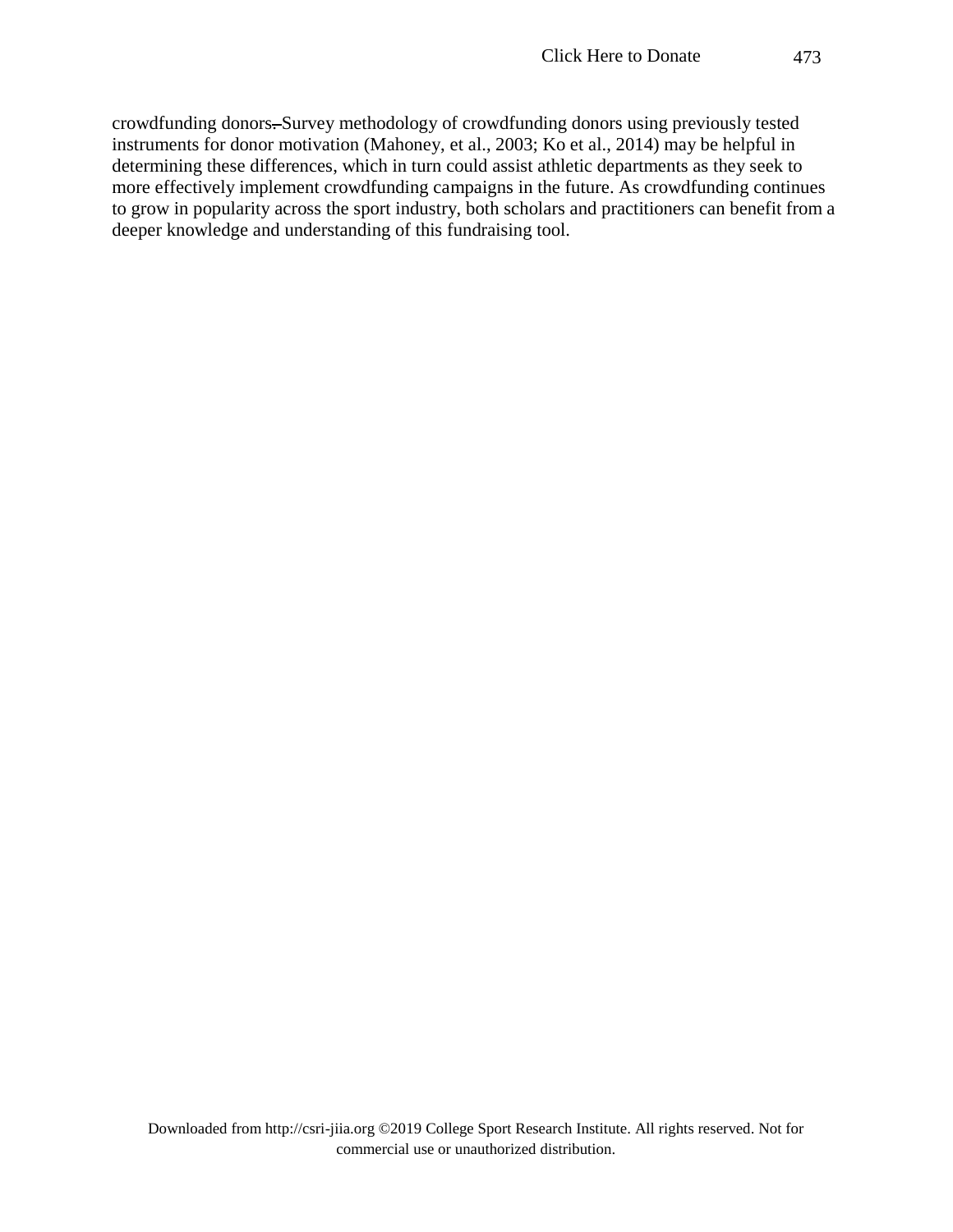## **References**

- Achen, R.M., Kaczorowski, J., Horsmann, T., Ketzler, A. (2018). Exploring off-season content and interaction on Facebook: A comparison of U.S. professional sport leagues. *International Journal of Sport Communication, 11*(3), 389-413.
- Alderfer, C.P. (1969). An empirical test of a new theory of human needs. *Organizational Behavior & Human Performance, 4*(2), 142-175.
- Andrew, D.P.S., Pedersen, P., & McEvoy, C. (2011). *Research methods and design in sport management*. Champaign, IL: Human Kinetics.
- Atwood, E. (2014, February 1). Crowdfunding basics for athletic & recreation organizations. *Athletic Business.* Retrieved from: http://www.athleticbusiness.com/fundraising/crowdfunding-basics-for-athleticrecreation-organizations.html
- Bachman, R., & Saunders, L. (2018, Nov 16). Forget the playoff, college football's burning question is about taxes: Repeal of write-off for seat donations upends a key means some schools use to raise funds; questions about 'priority points'. *The Wall Street Journal.* Retrieved from https://www.wsj.com/articles/forget-the-playoff-college-footballsburning-question-is-about-taxes-1542364201?mod=searchresults&page=1&pos=2
- Bae, S. & Miller, J. (2011) Content analysis of sales and marketing job descriptions in the sport business industry: What should students be prepared for? *International Journal of Sport Management 12*(4): 379-392.
- Bass, J.R., Achen, R., & Gordon, B.S. (2015). Motivations for athletic giving: Examining nonrenewed donors. *Applied Research in Coaching and Athletics Annual, 30*(2), 166-186.
- Batt, J., Marks, J.H., McFarlane, C, & Weiberg, C. (n.d.). Experts' roundtable: Key fundraising topics. AthleticDirectorU. Retrieved from https://athleticdirectoru.com/articles/expertsroundtable-key-fundraising-topics/
- Bourque, A. (2016, March 29). Are millennials the most generous generation? *Entrepreneur.*  Retrieved from: https://www.entrepreneur.com/article/271466
- Bozick, T. (2018, June 22). Could tax reform affect fundraising for college athletics in Hampton Roads? *The Daily Press.* Retrieved from https://www.dailypress.com/business/dptidewaterbiz-tax-reform-tickets-20180621-story.html
- Brunette, C., Vo, N., & Watanabe, N.M. (2017). Donation intention in current students: An analysis of university engagement and sense of place in future athletic, academic, and split donors. *Journal of Issues in Intercollegiate Athletics, 10*, 78-100.
- BusinessWire (2018, December 3). Global Crowdfunding Market: 2018-2022. Retrieved from: https://www.businesswire.com/news/home/20181203005889/en/Global-Crowdfunding-Market-2018-2022-Social-Media-Source
- Causes (2019). Things you should know about Causes. Retrieved from https://www.causes.com/about
- Chen, S., Thomas, S., & Kohli, C. (2016). What really makes a promotional campaign succeed on a crowdfunding platform? *Journal of Advertising Research, 56*(1), 81-94.
- Cho, M., Lemon, L.L., Levenshus, A.B., & Childers, C.C. (2019). Current students as university donors? Determinants in college students' intentions to donate and share information about university crowdfunding efforts. *International Review on Public and Nonprofit Marketing, 16*(1), 23-41.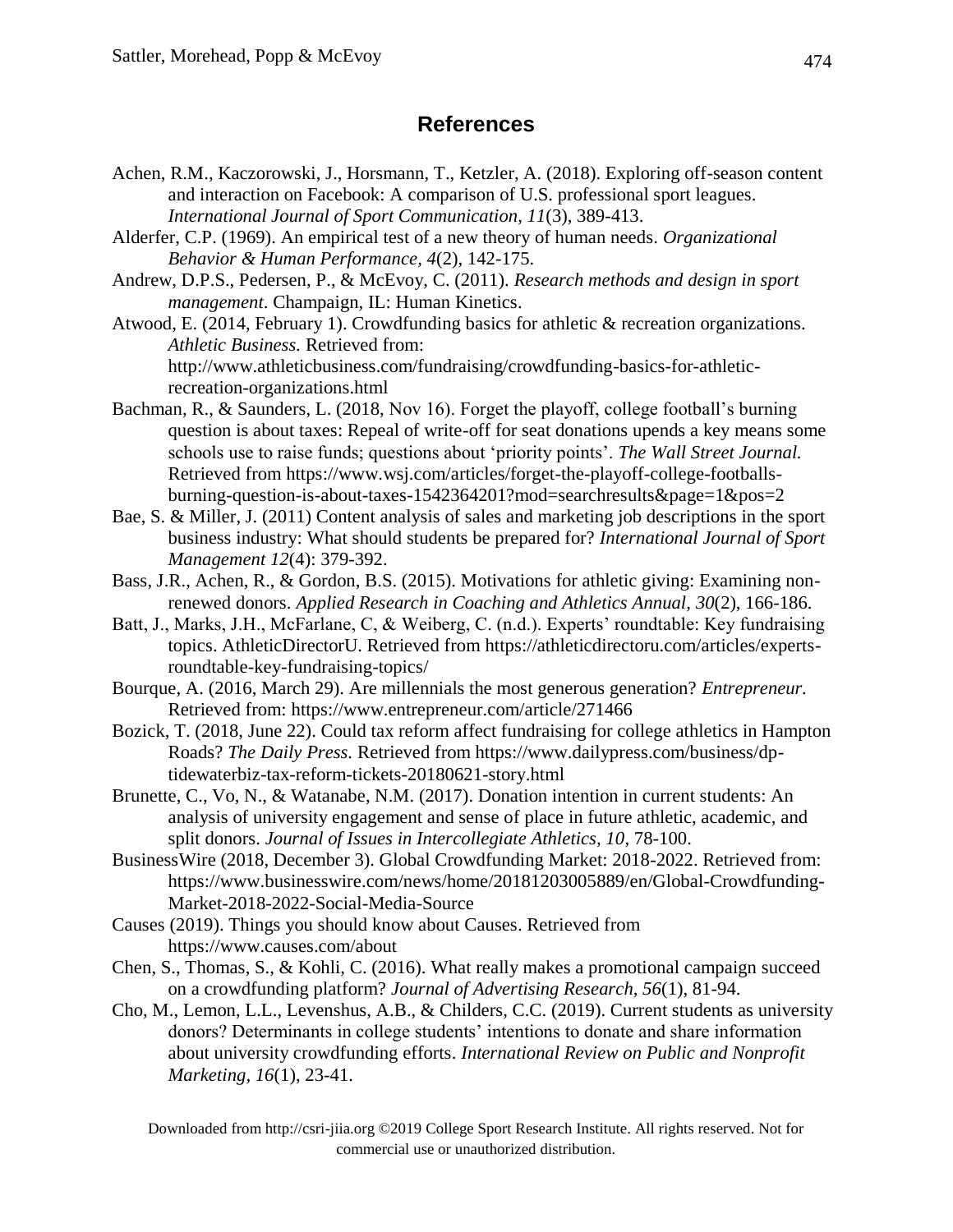- Dholakiva (2017, October 3). Why crowdfunding leaves other growth tactics in the dust. *Entrepreneur*. Retrieved from: https://www.entrepreneur.com/article/300816
- Douglas-Gabriel, D. (2016, April 19). Colleges are going online to crowdsource donations, and they're raising millions. *The Washington Post.* Retrieved from: https://www.washingtonpost.com/news/grade-point/wp/2016/04/19/colleges-are-goingonline-to-crowdsource-donations-and-theyre-raisingmillions/?noredirect=on&utm\_term=.e15151373930.
- Foreman, J., Walker, K., Seifried, C., & Andrew, D. (2016). Grant Writing Education and Sport Management Programs: Analysis of Grant Writing Course Syllabi. *International Journal of Sport Management*, 2, 197.
- Fulks, D.L. (2017). Division I intercollegiate athletics programs report on revenues and expenses. NCAA Research. Retrieved from: https://www.ncaa.org/sites/default/files/2017RES\_D1 RevExp\_Entire\_2017\_Final\_20180123.pdf.
- Gearhard, G.D., Smith, E.A., & Miller, M.T. (2018). Community college crowdfunding: New strategy or latest fad? *Community College Journal*, 1-4.
- Gladden, J. M., Mahony, D. F., & Apostolopoulou, A. (2005). Toward a better understanding of college athletic donors: What are the primary motives? *Sport Marketing Quarterly*, *14*, 18-30.
- Geurin, A.N., & Burch, L.M. (2017). User-generated branding via social media: An examination of six running brands. *Sport Management Review, 20*(3), 273-284.
- Hardin, R., Piercy, A., Bemiller, J. & Koo, G. Y. (2010). Cultivating financial support for women's athletics: An examination of donor motivations. *American Journal of Educational Studies, 3*(1), 53-66.
- Hays, D.G., & Singh, A.A. (2011). *Qualitative inquiry in clinical and educational settings.* New York, NY: Guilford Press.
- Hobson, W. (2017, December 22). Why the new GOP tax law is setting off a dash for cash at many major college sports programs. *The Washington Post.* Retrieved from: https://www.washingtonpost.com/news/sports/wp/2017/12/22/why-the-new-gop-tax-lawis-setting-off-a-dash-for-cash-at-many-major-college-sportsprograms/?utm\_term=.e3ef438ce60a
- Indiegogo (2019). *Explore Indiegogo.* Retrieved from https://entrepreneur.indiegogo.com/howit-works/
- Kickstarter (2019). *Bring your creative project to life.* Retrieved from https://www.kickstarter.com/learn?ref=nav
- Ko, J.Y., Rhee, C.Y., Walker, M., & Lee, J. (2014). What motivates donors to athletic programs: A new model of donor behavior. *Nonprofit and Voluntary Sector Quarterly, 43*(3), 523- 546.
- Lagazio, C., & Querci, F. (2018). Exploring the multi-sided nature of crowdfunding campaign success. *Journal of Business Research*, *90*, 318–324.
- Lelo de Larrea, G., Altin, M., & Singh, D. (2019). Determinants of success of restaurant crowdfunding. *International Journal of Hospitality Management*, 150-158.
- Li, M., & Cotton, D. (1996). Content analysis of the introductory course in sport management. *Journal of Sport Management, 10*(1), 87-96.
- Lu, C., Xie, S., Xiangnan, K., & Yu, P. (2014). Inferring the impacts of social media on crowdfunding. *Journal of ACM,* 573-582.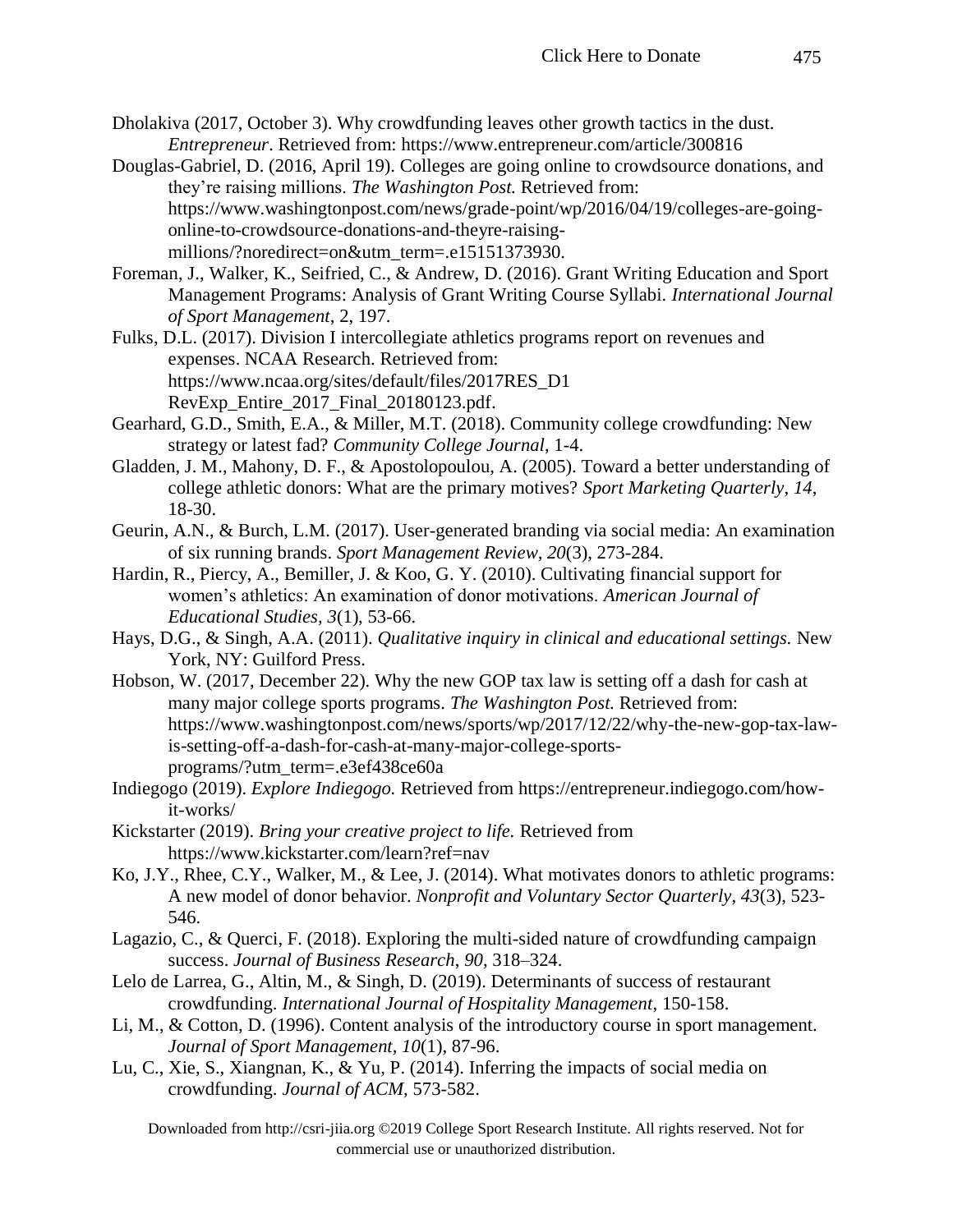- Mahoney, D. F., Gladden, J. M., & Funk, F. C. (2003). Examining Athletic Donors at NCAA Division I Institutions. *International Sports Journal, 7(*1), 9–25.
- Manne, K. (2016, March 3). Study finds three key factors to crowdfunding success. UBNow. Retrieved from: https://www.buffalo.edu/ubnow/stories/2016/03/li-crowdfunding.html.
- Martinez, J.M., Stinson, J.L., Kang, M., & Jubenville, C.B. (2010). Intercollegiate athletics and institutional fundraising: A meta-analysis. *Sport Marketing Quarterly,* 19, 36-47.
- Massolution (2015). The Crowdfunding Industry Report. Retreived from: http://reports.crowdsourcing.org/?route=product/product&product\_id=54.
- Mollick, E. (2014). The dynamics of crowdfunding: An exploratory study. *Journal of Business Venturing, 29*(1), 1-16*.*
- Morales, J. (2017, March 9). Is crowdfunding a viable option for your athletic department? CollegeAd.com. Retrieved from: http://collegead.com/crowdfunding-viable-optionathletic-department/.
- NACDA (2014). *Embracing the Moment: Crowdfunding in College Athletics.* Retrieved from: http://www.nacda.com/sports/nacda/spec-rel/102314aaa.html
- Neuendorf, K.A. (2002). *The Content Analysis Guidebook.* Thousand Oaks, CA: Sage Publications.
- Novy-Williams, E. (2017, November 17). Your college football team is very worried about GOP tax reform. *Bloomberg*. Retrieved from: https://www.bloomberg.com/news/articles/2017- 11-17/your-college-football-team-is-very-worried-about-gop-tax-reform
- Park, C., Ko, J., Kim, H., & Sagas, M. (2016). Donor motivation in college sport: Does contribution level matter? *Social Behavior & Personality: An International Journal, 44*(6), 1015-1032.
- Pierce, D., Petersen, J., Clavio, G., & Meadows, B. (2012). Content analysis of sport ticket sales job announcement. *Sport, Business and Management: An International Journal, 2*(2), 137-155.
- Popp, N. Barrett, H. & Weight, E. (2016). Examining the relationship between age of fan identification and donor behavior at an NCAA Division I athletics department. *Journal of Issues in Intercollegiate Athletics,* 9, 107-123.
- Rudd, A., & Johnson, R. B. (2010). A call for more mixed methods in sport management research. *Sport Management Review,* 13, 14-24.
- Saldana, J. (2013). *The coding manual for qualitative researchers.* Los Angeles, CA: Sage Publications.
- Schweinnbacher, A. & Larralde, B. (2010) Crowdfunding of small entrepreneurial ventures. Handbook of Entrepreneurial Finance. Oxford, UK: Oxford University Press.
- Shapiro, S.L., Giannoulakis, C., Drayer, J., & Wang, C., (2010). An examination of athletic alumni giving behavior: Development of the former student-athlete donor constraint scale. *Sport Management Review, 13*(3), 283-295.
- Pitts, B. G., & Shapiro, D. R. (2017). People with disabilities and sport: An exploration of topic inclusion in sport management. *Journal of Hospitality, Leisure, Sport & Tourism Education*, *21*(Part A), 33–45.
- Shapiro, S. L., & Ridinger, L. L. (2011). An Analysis of donor involvement, gender, and giving in college athletics. *Sport Marketing Quarterly, 20*, 22-32.
- Smith, A. (2016, May 19). Collaborative: Crowdfunding platforms. Pew Research Center. Retrieved from: http://www.pewinternet.org/2016/05/19/collaborative-crowdfundingplatforms/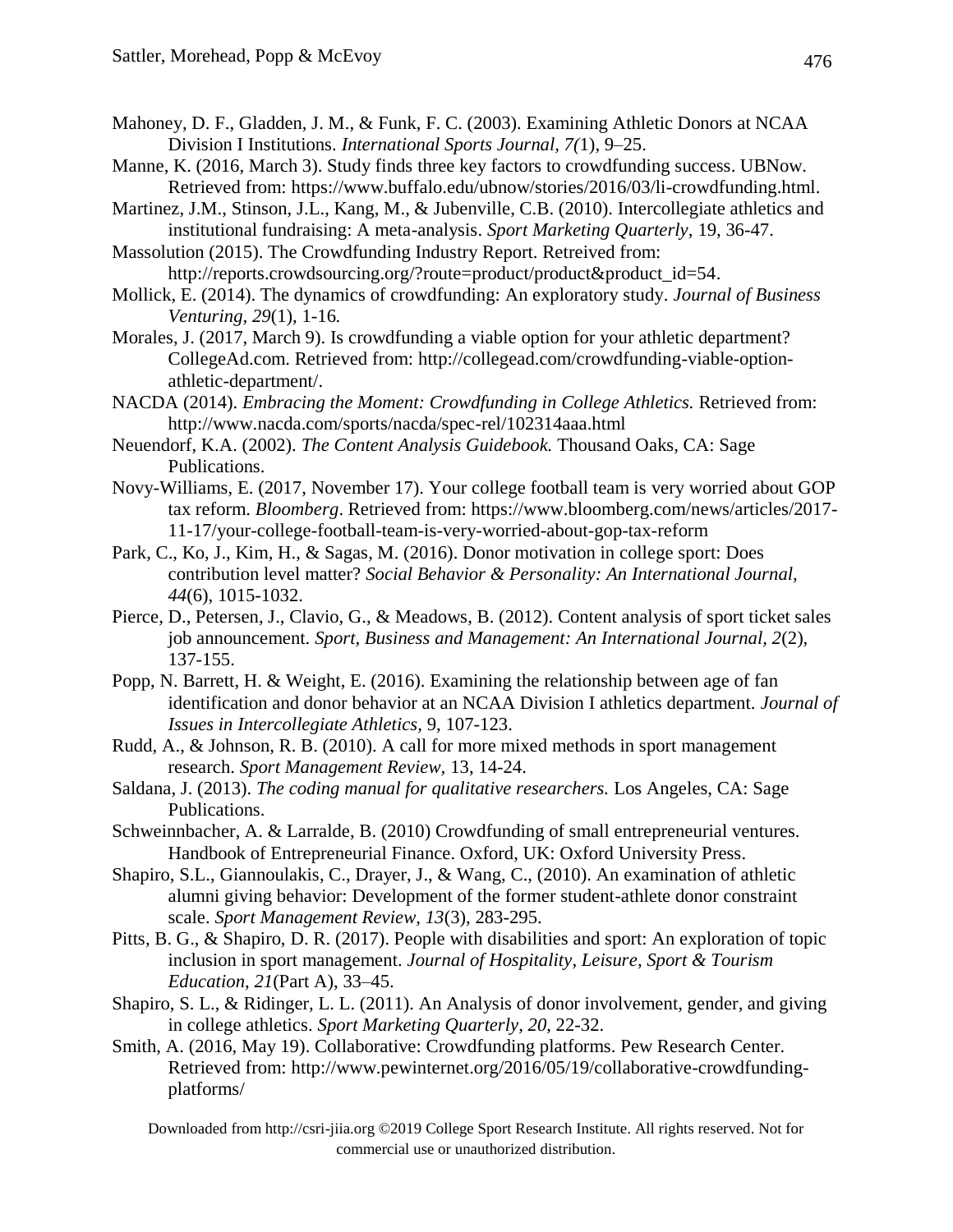- Smith, M. (2018, January 8). A pivotal year on campus? Rules changes, pay-for-play, gambling among the issues facing college sports. *SportsBusiness Journal*. Retrieved from: https://www.sportsbusinessdaily.com/Journal/Issues/2018/01/08/Colleges/ADs.aspx
- Stake, R. (1995). *The art of case research.* Thousand Oaks, CA: Sage Publications.
- Staurowsky, E.J. (1996). Women and athletic fund raising: Exploring the connection between gender and giving. *Journal of Sport Management, 10*(4), 401-416.
- Staurowsky, E.J., Parkhouse, B., & Sachs, M. (1996). Developing an instrument to measure athletic donor behavior and motivation. *Journal of Sport Management*, 10, 262-277.
- Stinson, J.L. & Howard, D.R. (2010). Intercollegiate athletics as an institutional fundraising tool: An exploratory donor-based view. *Journal of Nonprofit & Public Sector Marketing*, 22, 312-335.
- Strohmeyer, R. (2013, September 26). The crowdfunding caveat: Most campaigns fail. PCWorld. Retrieved from: http://www.pcworld.com/article/2049399/the-crowdfunding-caveatmost-campaigns-fail.html
- Tsiotsou, R. (2004). The role of involvement and income in predicting large and small donations to college athletics. *International Journal of Sports Marketing & Sponsorship, 6*(20) 117- 123.
- Tsiotsou, R. (2006). Investigating differences between female and male athletic donors: A comparative study. *International Journal of Nonprofit and Voluntary Sector Marketing, 11*(3), 209-223.
- Wanless, L., Pierce, D.A., Martinez, J.M., Lawrence-Benedict, H.J., & Kopka, N. (2017). Best practices in athletic donor relations: The NCAA Fooball Bowl Subdivision. *Journal of Applied Sport Management, 9*(3), 24-37.
- Wells, D. E., Southall, R. M., Stotlar, D., & Mundfrom, D. J. (2005). Factors related to annual fund-raising contributions from individual donors to NCAA Division I-A institutions. *International Journal of Educational Advancement, 6*(1), 3-10.
- Wolverton, B. & Kambhampati, S. (2016, January 27). Colleges raised \$1.2 billion in donations for sports in 2015. *The Chronicle of Higher Education.* Retrieved from: https://www.chronicle.com/article/Colleges-Raised-12-Billion/235058
- Young, S. J. (2001). A content analysis of Legal Aspects Courses in Sport Management. *Journal of Legal Aspects of Sport*, 3, 225-244.
- Zeoli, A. (2015). The four types of crowdfunding. *Crowdfunding Legal Hub*. Retrieved from: https://crowdfundinglegalhub.com/2014/04/27/test-3/